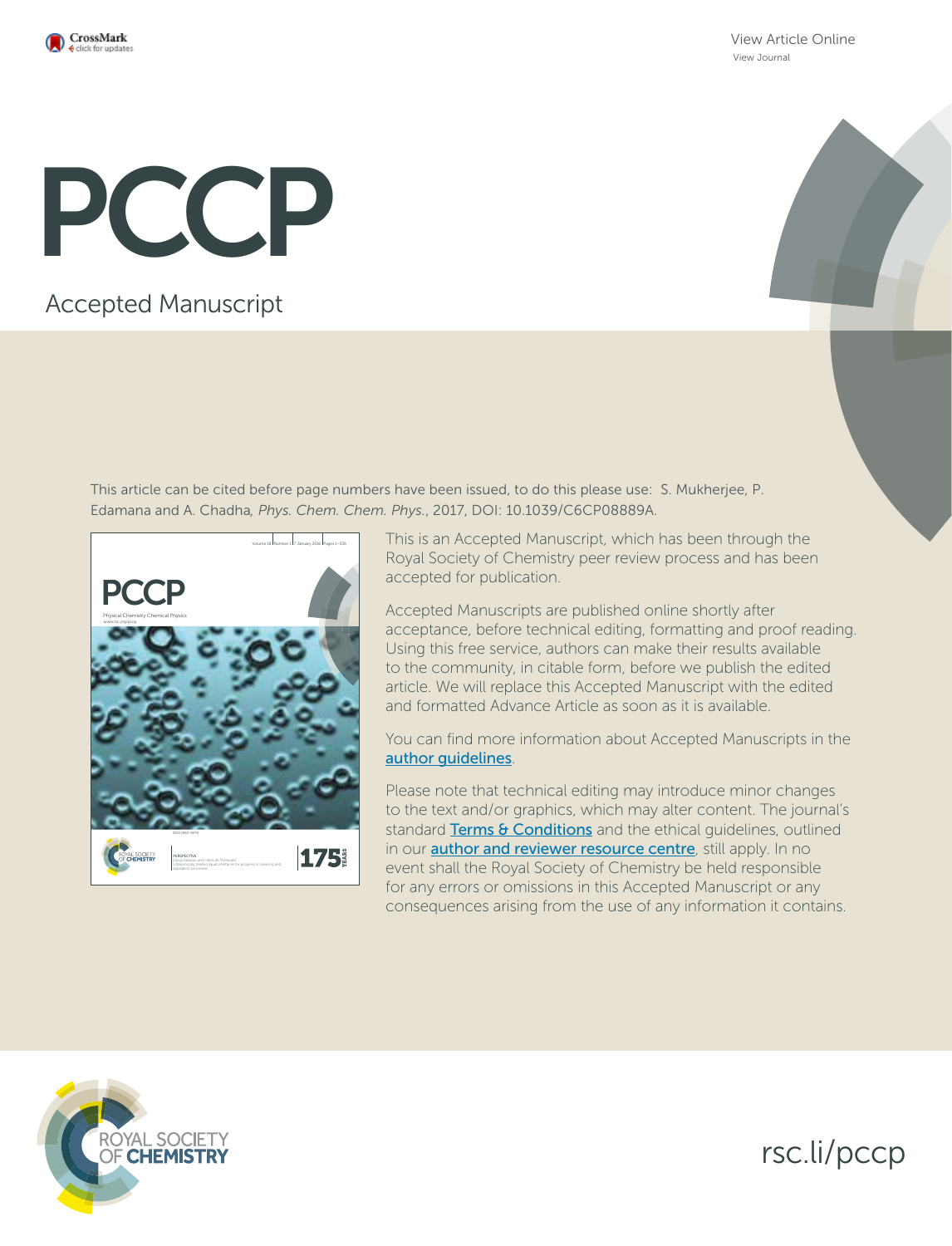Published on 20 February 2017. Downloaded by University of Newcastle on 25/02/2017 14:24:57.

1

# H-Bonding Controls the Emission Properties of Functionalized Carbon Nano-dots

*Soumalya Mukherjee1, Edamana Prasad2\*, and Anju Chadha 1,3\** 

1 Laboratory of Bioorganic Chemistry, Department of Biotechnology, Indian Institute of Technology

Madras, Chennai 600 036, India.

2 Department of Chemistry, Indian Institute of Technology Madras, Chennai 600 036, India

3National Centre for Catalysis Research, Indian Institute of Technology Madras, Chennai 600 036, India.

\*Edamana Prasad. Tel:+91 44 2257 4232. E-mail: pre@iitm.ac.in

\*Anju Chadha. Tel: 91-44-2257-4106. E- mail: anjuc@iitm.ac.in

ESI available.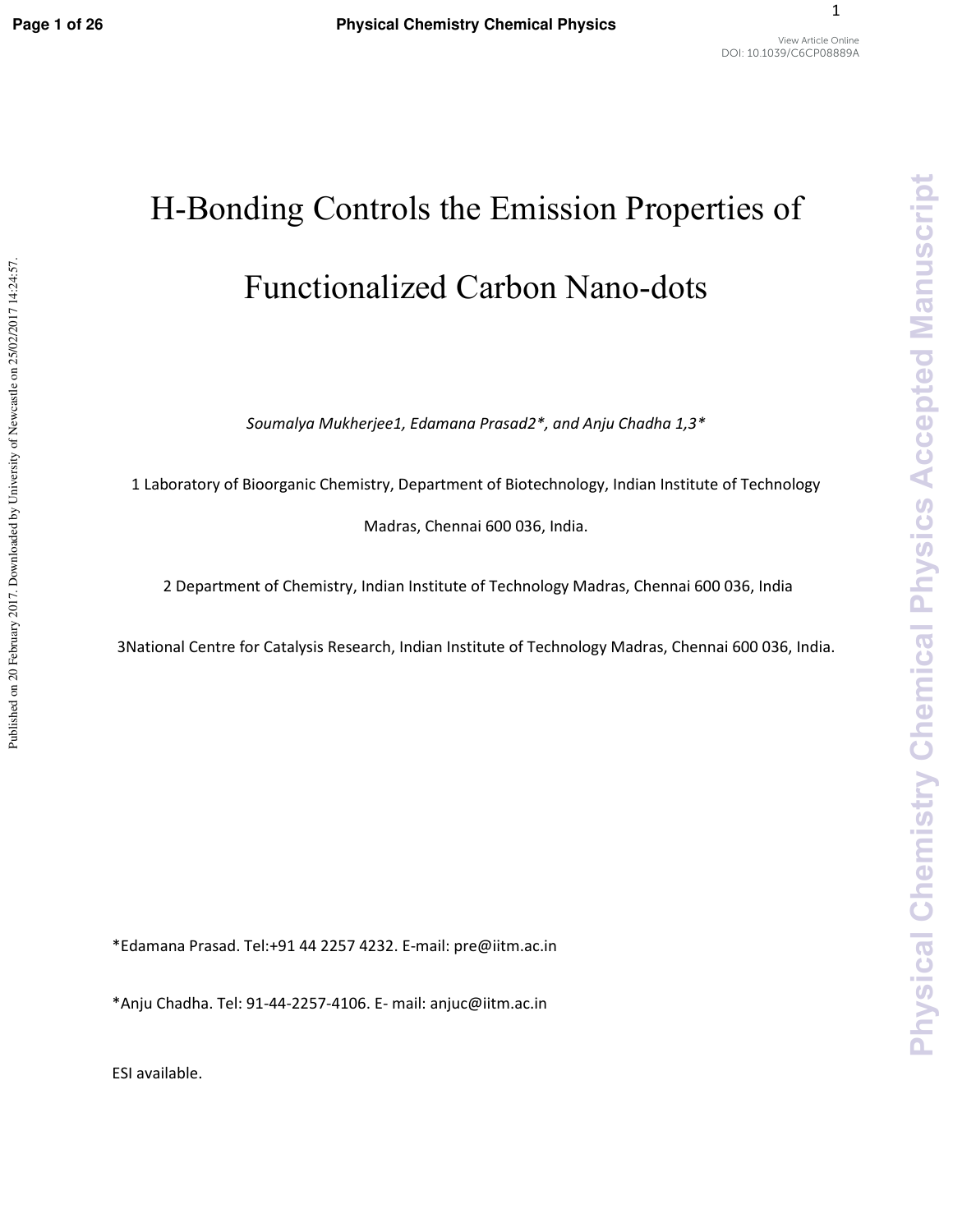**Chemical Physics** 

**Chemistry** 

**Physical** 

**Accepted Manuscript** 

#### ABSTRACT

Bathochromic and hypsochromic shifts in the photo-luminescent spectra of doped and functionalized carbon nano-dots (CD) arise due to the complex interaction between CD and the solvent molecules around them. Nitrogen-functionalized carbon nano-dots (N-CD) were synthesized from citric acid and urea using microwave assisted hydrothermal methods. Optical studies (absorption and photoluminescence) from the as-synthesized N-CD were carried out in polar protic, aprotic and nonpolar solvents. When excited at 355 nm, blue photoluminescence (PL) was observed from N-CD dispersed in polar aprotic solvents while a green emissionwas observed in polar protic solvents. In addition to the general solvent effect, analysis of the luminescence spectra in protic solvents suggests that hydrogen bonding plays a crucial role in regulating the photophysical characteristics of the system. Temperature dependent PL studies and time correlated single photon counting experiments in various solvent dispersions of N-CD support the role of hydrogen bonding. This indicates that these results depend on the specific interactions observed from the N-CD and can be sought to be the primary driving force which is then followed by solvent properties like dipole moments. Both Lippert- Mataga model and Kamlet- Taft's parameters were used to support the photophysical properties observed from N-CD.

KEYWORDS: Carbon nano-dots, Kamlet-Taft's parameters, Lippert- Mataga model, solvent effect, hydrogen bonding, photoluminescence and absorption spectra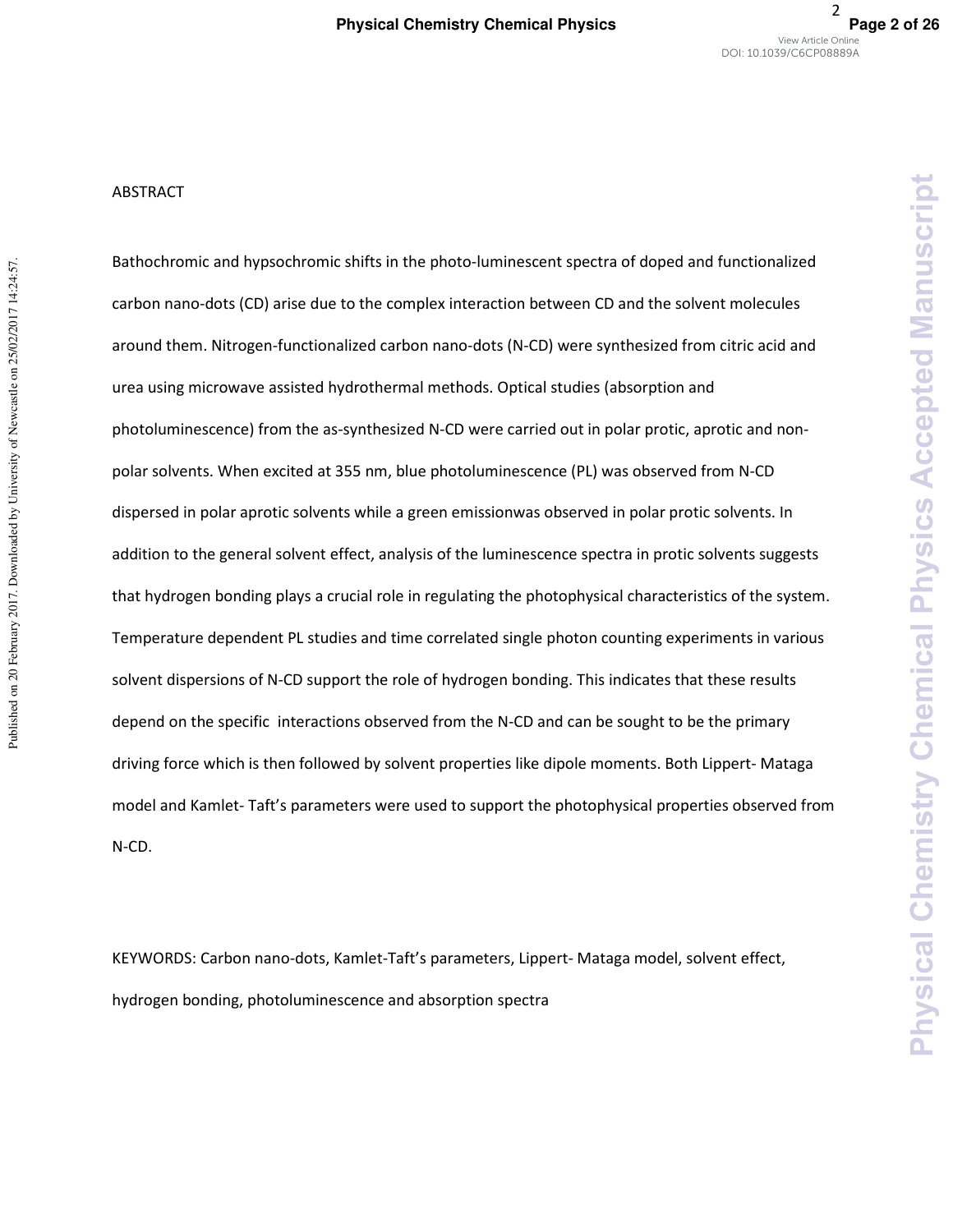Published on 20 February 2017. Downloaded by University of Newcastle on 25/02/2017 14:24:57.

Luminescent carbon based nano- dots (CD) and graphene quantum dots (GQD) have attracted significant attention in recent years due to their potential role in bio- imaging, bio-sensing, and photovoltaics<sup>1-4</sup>. While most of the CD emit in the visible region of the electromagnetic spectra, deep UV emitting graphene quantum dots (GQD) have also been realized in a recent study<sup>5,6</sup>. Unlike classical fluorophores, the emission peaks of CD and GQD are found to be dependent on the excitation wavelength<sup>7-9</sup>. There are several reports, which have been reviewed recentlyon the study of the origin of the excitation dependent emission where intrinsic properties of CD play an important role in determining the emission wavelength<sup>7</sup>.

In addition to this, the emission wavelength from the CD is also dependent on extrinsic parameters such as dopants and solvents<sup>8,9</sup>. Doping of the nano-dots are often carried out with hetero-atoms like nitrogen (N-CD) and sulphur (S-CD), which manipulate the band gap in the CD that subsequently leads to excitation dependent emission<sup>10,11</sup>. Similarly, when readily dispersed in polar solvents (stable dispersion due to presence of carboxylic, hydroxyl, carbonyl groups) complex interactions between the CD and solvent play a key role in wavelength dependent photoluminescence. Depending on the dipole moment of the solvents used to disperse the carbon nano-dots, a shift in the photoluminescence peak was reported with polar solvents<sup>9</sup>. The extent of this shift is a function of the rates of fluorescence relaxation of the excited electrons and the dipole rearrangement of the solvent molecules, often termed as the 'red-edge' effect<sup>12,13</sup>. Owing to these non- specific interactions between the solvent and the fluorophores, Lippert Mataga model was used to quantify these spectral shifts<sup>14</sup>. However, recent studies have reported the role of specific interactions such as hydrogen bonding on the photoluminescence (PL) of the nano-dots<sup>15,16</sup>. The violation of the classical Kasha- Vavilov's rule in these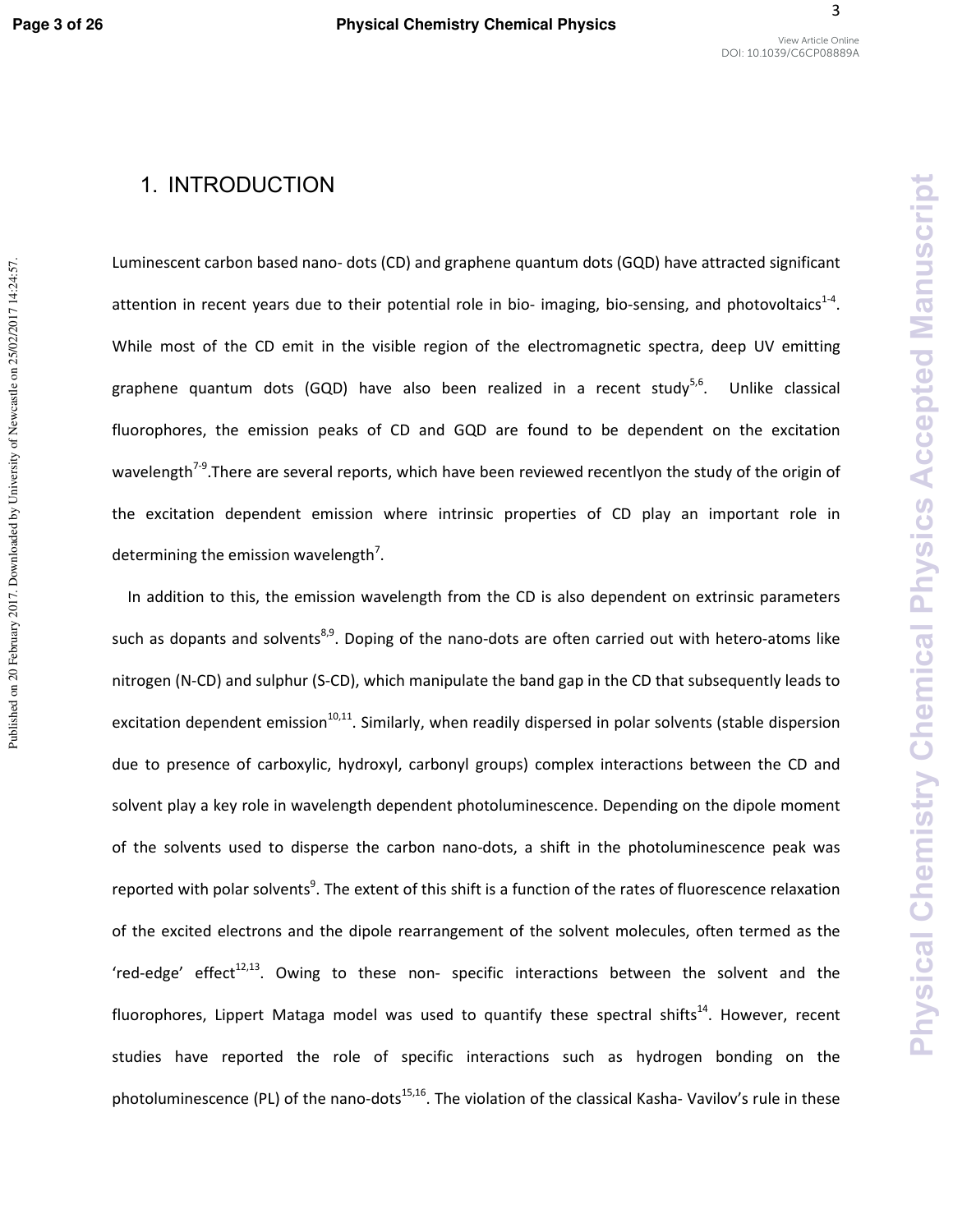carbon based quantum dots is often attributed to specific interactions (hydrogen bonds). Due to the presence of such (hydrogen bonding) interactions between the fluorophore and the polar protic solvents, Lippert-Mataga model may fail to account for the specific solvent-N-CD interactions and their effect on the PL characteristics $^{17}$ .

This issue is addressed in the present study where Kamlet-Tafts parametersare used to explain the complex interactions that may take place between carbon nano-dots and the solvent molecules in their milieu. Such interactions are responsible for the spectral shifts in both UV absorption and PL spectra of the nano-dots.To validate the application of the Kamlet-Tafts parameters, temperature dependent photoluminescence and lifetime studies were carried out in solvents of different dielectric constants.

# 2. EXPERIMENTAL

Published on 20 February 2017. Downloaded by University of Newcastle on 25/02/2017 14:24:57.

Published on 20 February 2017. Downloaded by University of Newcastle on 25/02/2017 14:24:57.

The N-CD was synthesized by the bottom-up hydrothermal process where citric acid and urea were used as carbon and nitrogen sources respectively.To enhance the extent of hydrogen bonding interactions between the carbon nano-dots and polar solvents, nitrogen functionalized carbon nano-dots (N-CD) were chosen for our experiments.Given the fact that microwave assisted hydrothermal method (MWAH) gives the proper control over the size of the N-CD, it was used for the synthesis starting from citric acid and urea, details of which are included in the supporting information  $(S1)^{18}$ . MWAH treatment of the aqueous mixture of the precursor materials results in both inter-molecular and intra-molecular condensation reactions, leading to the formation of functionalized carbon nano-dots by carbonization, wherein a proper control over their size can be sought<sup>18,19</sup>. Solid-state N-CD were procured from the aqueous dispersion via lyophilization which were then dispersed in various solvents (polar protic, aprotic and non-polar solvents), illustrated in the Supporting Information (S2). Characterization techniques like Transmission Electron Microscopy (TEM), X-ray diffraction (XRD), Fourier Transform Infra-red (FTIR), UV-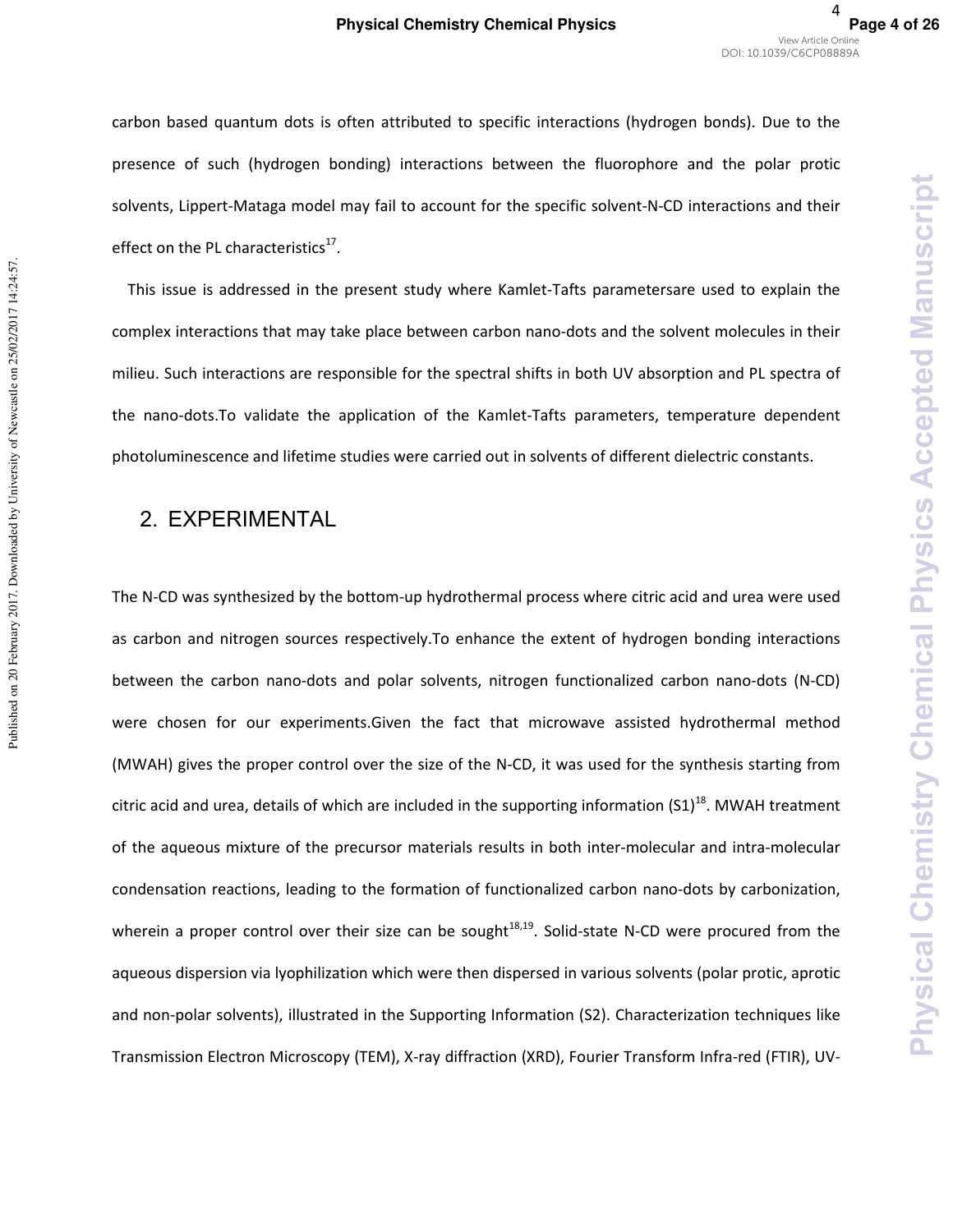Published on 20 February 2017. Downloaded by University of Newcastle on 25/02/2017 14:24:57.

5

DOI: 10.1039/C6CP08889A

Visible spectroscopy and PL- spectroscopy were employed to study the morphological, chemical and the optical properties of the N-CD (S3).

# 3. RESULTS AND DISCUSSION

#### 3.1 Characterization of the as-synthesized N-CD.

Transmission electron microscopy (TEM) images of aqueous dispersion of N-CD reveal the formation of circular carbon as shown in Fig. 1a.Statistical analysis revealed a narrow size distribution of N-CDs with an average diameter of about  $\sim$ 16 nm, as shown in Fig. 1(c). The shape and size of the dots did not change even when dispersed in ethyl acetate (Fig. 1c and Fig. 1d). The functional groups integrated in the structure of the N-CD were studied by FTIR (Fig. S1a) which revealed the presence of hydroxyl (3421  $cm<sup>-1</sup>$ ), carboxyl (a broad peak at 2400 cm<sup>-1</sup> and 3400 cm<sup>-1</sup>), carbonyl (1613 cm<sup>-1</sup>) and amine groups (3209  $\text{cm}^{-1}$ )<sup>18-20</sup>. Fig. S1b depicts the XRD spectrum of the as-synthesized N-CD. A small, broad peak at 2 $\theta$ = 26.1° was observed corresponding to the (002) diffraction pattern of graphitic carbon<sup>21</sup>. This correlates to an inter-layer spacing of about 0.33 nm which is larger than the spacing of bulk graphite structures, presumably due to the incorporation of oxygen and nitrogen containing functional groups along the edges and on the surface of the N-CD.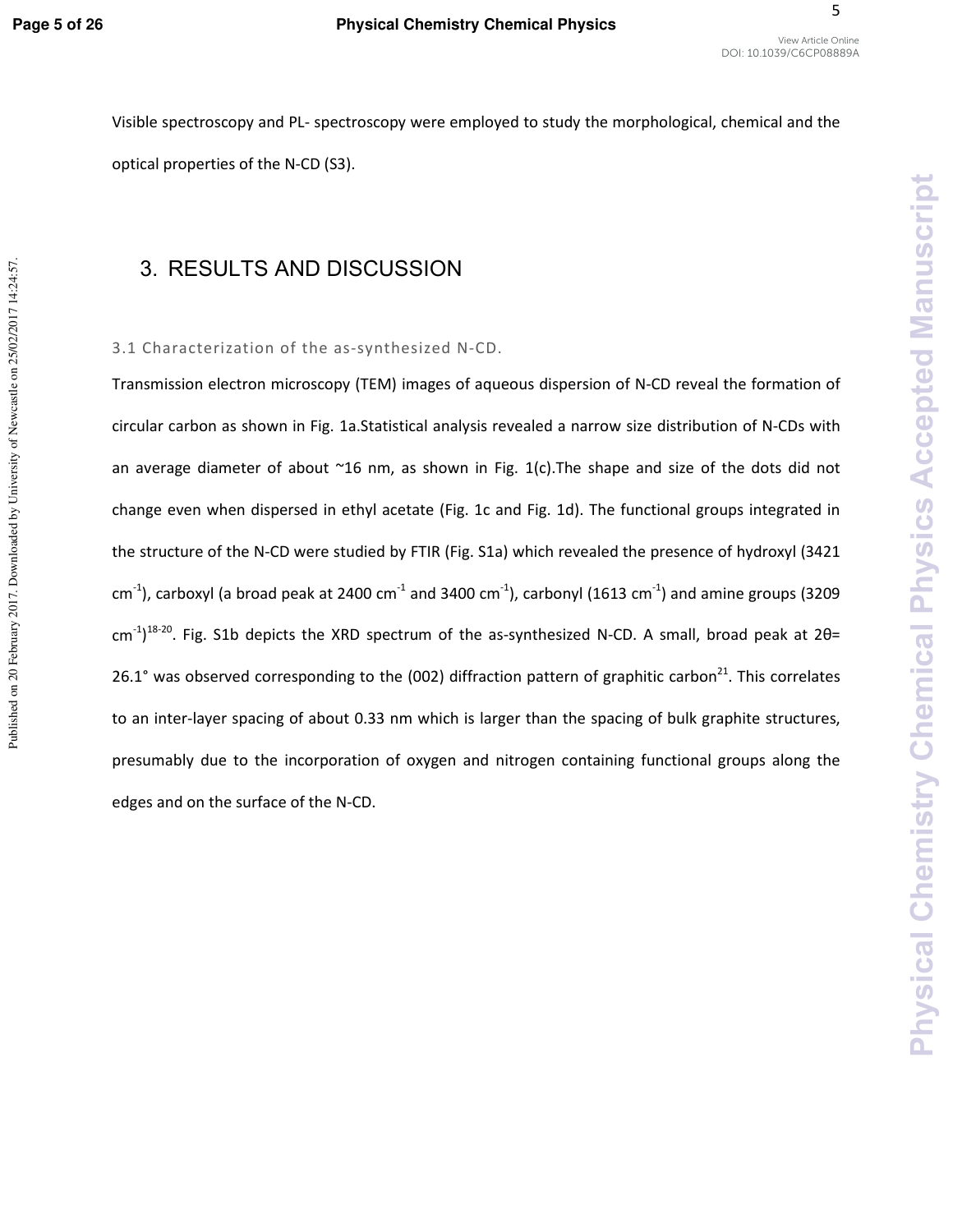

**Fig.1.** Transmission Electron Microscopy (TEM) image of N-CD dispersed in (a) water and (b) ethyl acetate. Distribution of size of N-CDs dispersed in (c) water and (d) ethyl acetate.

#### *3.2 Photophysical studies of the nitrogen functionalized carbon nano-dots*

Published on 20 February 2017. Downloaded by University of Newcastle on 25/02/2017 14:24:57.

Published on 20 February 2017. Downloaded by University of Newcastle on 25/02/2017 14:24:57.

Optical studies of the N-CD were carried out by analyzing their absorption and emission spectra. Organic compounds analogous to extended systems of benzene derivatives (carbon nano-dots) show strong absorbance in the UV region<sup>22</sup>. However, a spectral shift or a change in the intensities of such peaks gives us an idea about the interaction between the fluorophore and the solvents<sup>22</sup>. Absorption spectra of the N-CD, dispersed in the different solvents, were obtained over a broad band of wavelength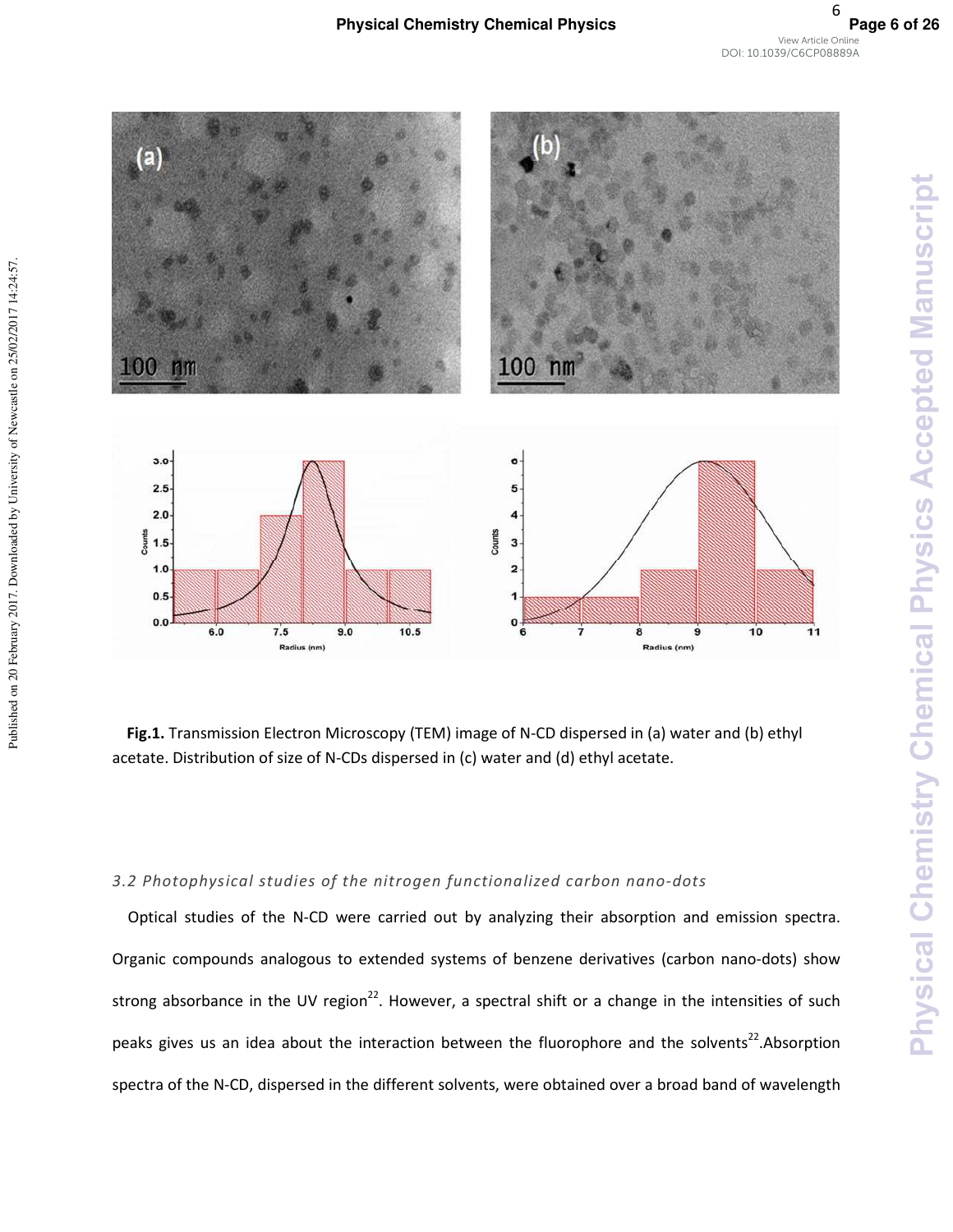7

**Physical Chemistry Chemical Physics Accepted Manuscript**

Physical Chemistry Chemical Physics Accepted Manuscript

ranging from 200 nm to 600 nm. When dispersed in water, the N-CD exhibit absorption peaks at 232 nm, 270 nm, 342 nm and a shoulder region over 400 nm as illustrated in Fig. 2a. An increase in optical absorption with increasing concentration was observed, which is consistent with previous studies<sup>23</sup>. The peaks at 230 nm and 270 nm suggests the formation of delocalized π states as the former corresponds to the  $π$ -π<sup>\*</sup> transitions of the C-C bonds in the carbon nano-dots, while the latter can be attributed to transitions of the sp<sup>2</sup> carbon domains that matches well with the transition energy of graphene sheets <sup>24,25</sup>. According to Reckmeier *et al.,* the peak at  $\sim$  340 nm corresponds to the n- $\pi^*$  transitions arising from the edge states formed at the boundary of the sp<sup>2</sup> and the sp<sup>3</sup> hybridized carbons <sup>26</sup>. Such transitions (specifically associated with the lone pairs over carbonyl oxygen) involve the excitation of the electrons from their ground state to non-bonding orbitals. The low absorption at  $\sim$  400 nm is often associated to the surface states, arising from the hydroxyl, carboxyl, amino and amide groups present at the edges of the carbon nano-dots<sup>26</sup>.

On dispersing the lyophilized N-CD in different solvents, spectral shifts accompanied by a change in their intensities were observed. Such bathochromic or hypsochromic shifts are recorded in Table 1, while the resulting spectra are shown in Fig. 2b.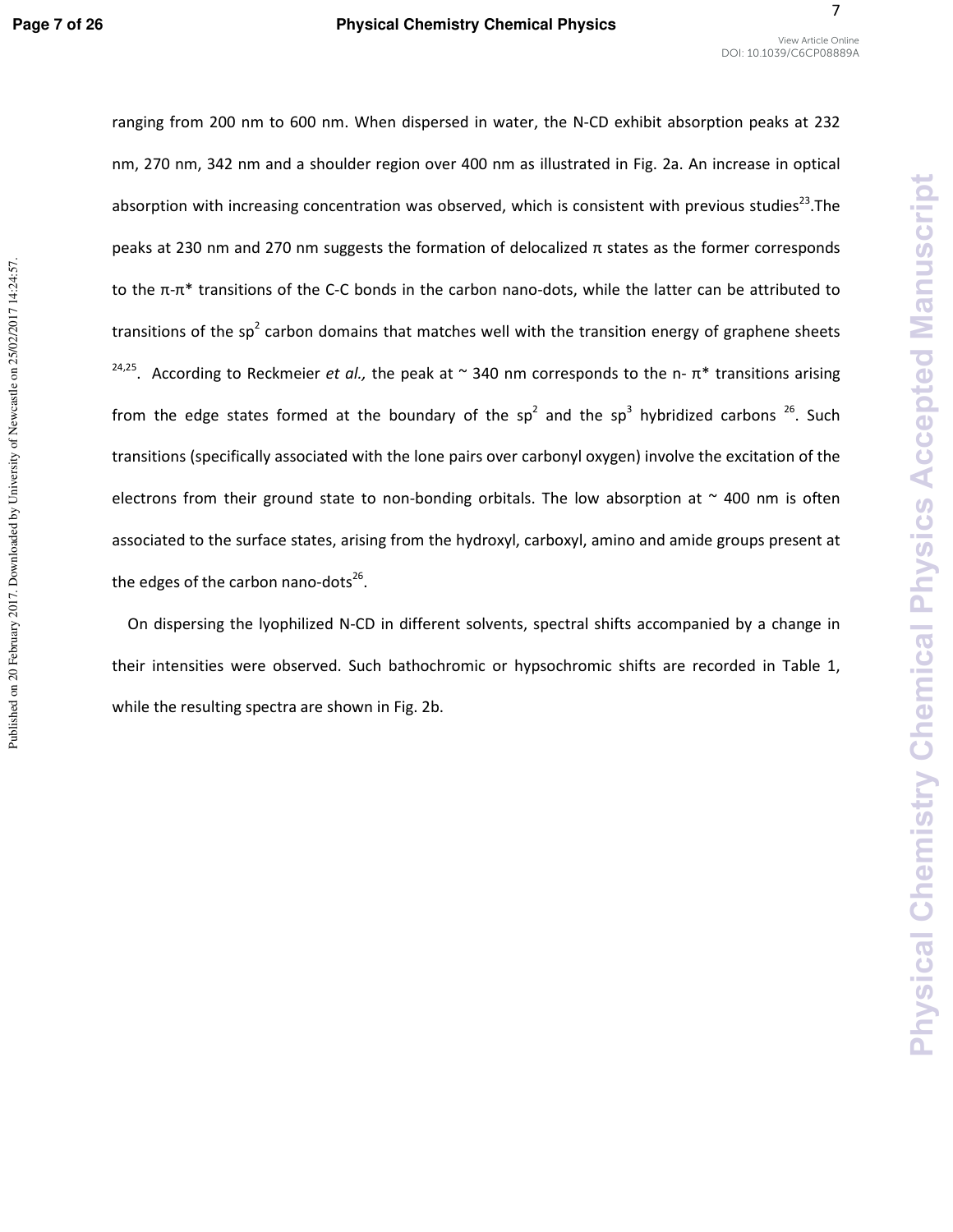

**Fig. 2**: (a) Absorption spectra of varying concentrations of N-CDs dispersed in water. Increase in the intensity of absorption with higher concentration was observed. (b) UV- Visible spectra of N-CDs dispersed in non-polar and polar (protic and non protic) solvents. Spectral shifts were observed with different solvents which can be explained on the basis of interactions between the solvent and the N-CD.

#### *3.2.1 Spectral shifts associated with the absorption of N-CD dispersed in different solvents*

Published on 20 February 2017. Downloaded by University of Newcastle on 25/02/2017 14:24:57.

Published on 20 February 2017. Downloaded by University of Newcastle on 25/02/2017 14:24:57.

Detailed study of such ground state spectral shifts of N-CD in different solvents has not been reported and thus demands a systematic study. Solvents of varying di-electric constants were used to disperse these N-CD which are tabulated in their increasing order (di-electric constants) in Table 1, where  $\alpha$ , β and  $\pi^*$  (Kamlet- Taft's parameters) signify the hydrogen bond donation acidity, hydrogen bond acceptance basicity and the polarizability of the solvents, respectively.  $\lambda_{\text{max}}$  denotes the absorption peak maximum exhibited by  $π$ -π<sup>\*</sup> transitions of N-CDs when dispersed in the respective solvents.

Absorption, in contrast to photoluminescence, is a very fast process and is terminated in a time scale of a few femtoseconds. Thus, slow processes such as solvent re-orientation in their ground and excited states do not contribute towards determining the electronic energy levels. However, fields arising due to the charge transfer between N-CD and solvent molecules (through hydrogen bonds in the system) play a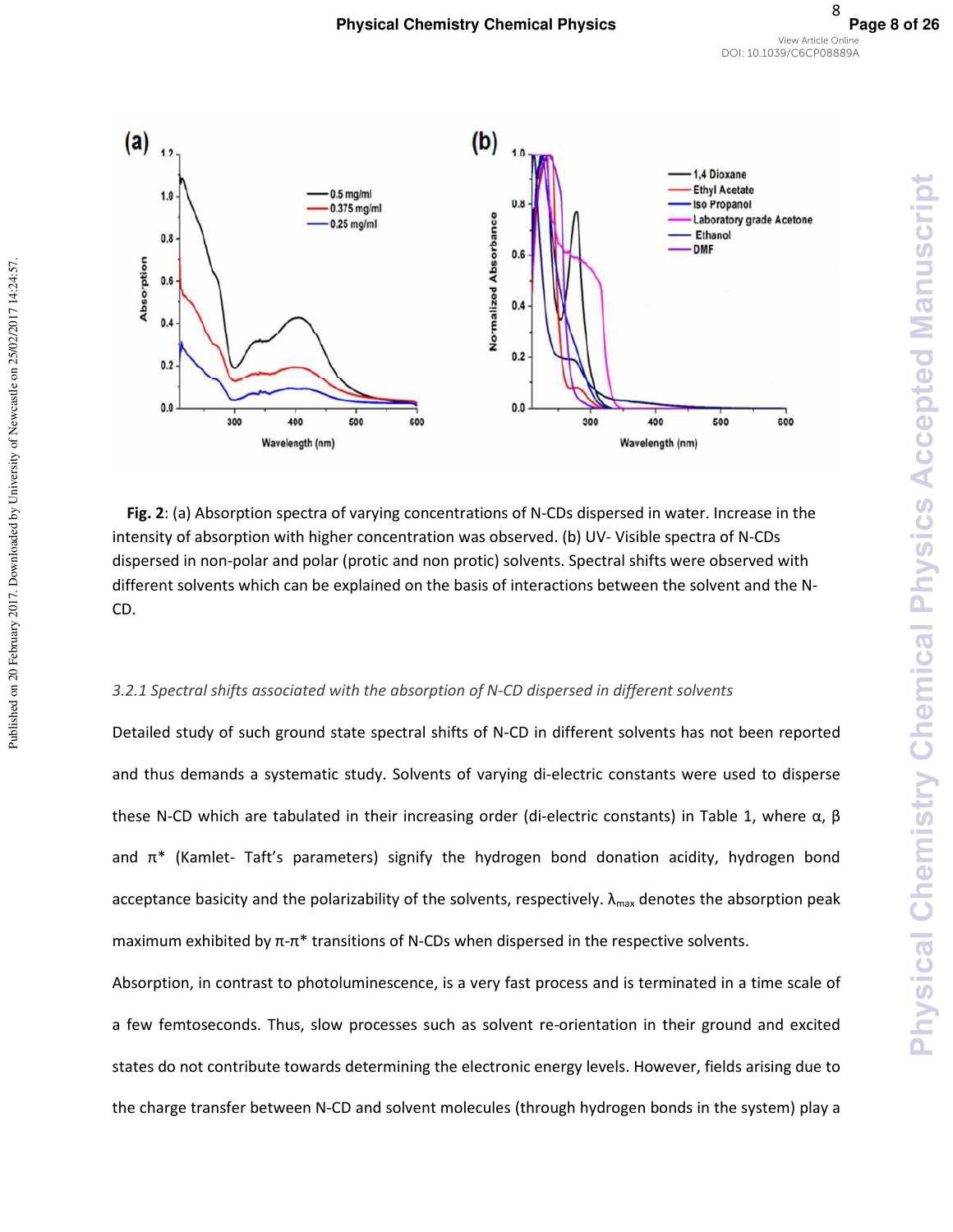Published on 20 February 2017. Downloaded by University of Newcastle on 25/02/2017 14:24:57.

#### Page 9 of 26 **Physical Chemistry Chemical Physics**

9

major role in absorption. Functional groups like hydroxyl, carboxyl, amine and amide, increases the electron density on the N-CD and are responsible for inter-molecular hydrogen bonds. This suggests that the changes in the dipole moments and the Onsager radius, arising from such charge transfers, play a role in the observed spectral shifts.

| Solvent         | Di-electric<br>constant | Dipole<br>moment | $\alpha$    | β    | $\pi^*$ | $f(n) =$<br>$n^2 - 1$ | λmax,<br>(nm) |
|-----------------|-------------------------|------------------|-------------|------|---------|-----------------------|---------------|
|                 | $(\varepsilon)$         | $(\mu)$          |             |      |         | $\frac{2n^2+1}{n}$    |               |
| 1,4-dioxane     | 2.25                    | 0.45             | $\mathbf 0$ | 0.37 | 0.49    | 0.20                  | 229           |
| n-butyl acetate | 5.10                    | 1.87             | $\pmb{0}$   | 0.45 | 0.46    | 0.19                  | 236           |
| ethyl acetate   | 6.02                    | 1.88             | $\pmb{0}$   | 0.45 | 0.55    | 0.18                  | 235           |
| tetrahydrofuran | 7.58                    | 1.75             | $\pmb{0}$   | 0.55 | 0.58    | 0.19                  | 230           |
| iso-propanol    | 17.9                    | 1.66             | 0.84        | 0.90 | 0.52    | $0.18\,$              | 224           |
| acetone         | 20.7                    | 2.85             | 0.08        | 0.48 | 0.62    | 0.18                  | Broad peak    |
| ethanol         | 24.5                    | 1.69             | 0.86        | 0.75 | 0.54    | 0.18                  | 224           |
| <b>DMF</b>      | 36.7                    | 3.86             | $\mathbf 0$ | 0.69 | 0.88    | 0.20                  | 235           |
| water           | 80.1                    | 1.82             | 1.17        | 0.47 | 1.069   | 0.16                  | 232           |

**Table 1**. Polar and non-polar solvents that were used to disperse the N-CDs tabulated in their increasing order of di-electric constants.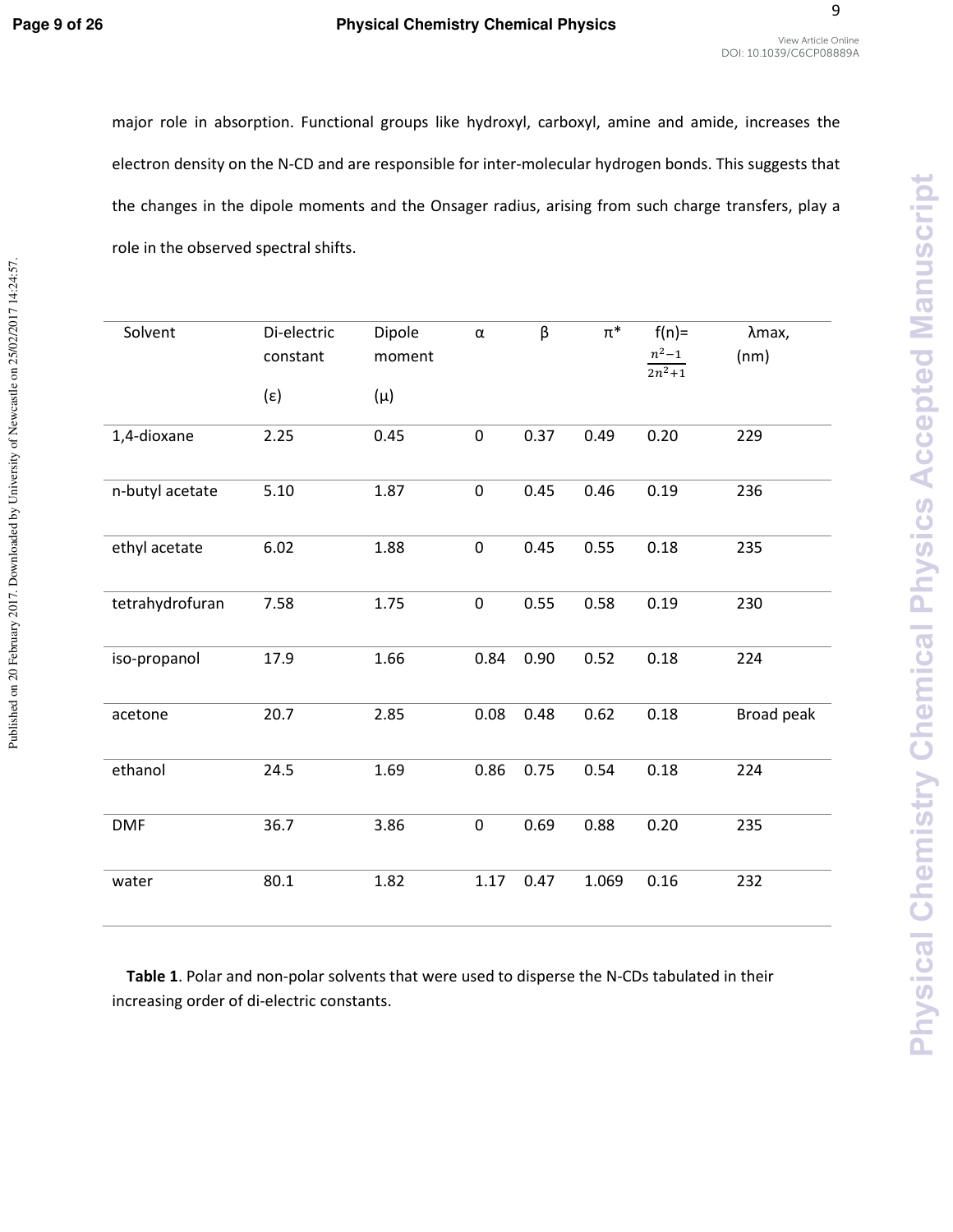**Physical Chemistry Chemical Physics** 

**Accepted Manuscript** 

Assuming this carbon dot- solvent system as a di-atomic molecule, the difference in the energies due to the electron transitions in the excited and the ground state is given by the Lippert- Mataga model:

$$
\Delta E = \frac{2f(n)}{a^3} (\mu_E - \mu_G)^2
$$
 (1)

where 'a' is the Onsager radius and  $f(n) = \frac{n^2-1}{2n^2+1}$  $\frac{n-1}{2n^2+1}$ , having 'n' as the refractive index of the solvent.  $\mu_E$ and  $\mu$ <sub>G</sub> are the dipole moments of the solvent molecules in their excited and ground states, respectively.As evident from Table 1,  $\lambda_{max}$  and f(n) are inversely related in non-polar and polar aprotic solvents, which is in accordance to the Lippert- Mataga model. This suggests that no specific interactions take place between N-CD and non-polar and polar aprotic solvents and the energy difference ( $\Delta E$ ) is a function of the redistribution function f(n), as illustrated in Fig. S2a.

However, complex interactions take place when polar protic solvent molecules are in the vicinity of the N-CD. Depending on the interaction of the solvent molecules and the various functional groups on the N-CD, the aqueous shell surrounding the nano-dot is not uniform, as has been illustrated in Fig. S2b. This can be explained as follows: fluorophores containing  $- NH_2$  and  $-OH$  groups, which act as electron donors in their excited states, are stabilized by hydrogen bond acceptor solvents. This mediates the transfer of the electronic charge away from the functional groups<sup>28</sup>. Conversely, in case of  $-C=O$  and  $-$ COOH groups, change in the electronic distribution in its excited state results in minimal hydrogen bonding and hence low stabilization of the excited state by the polar protic or aprotic solvents<sup>29</sup>. Since N-CD containsboth classes of functional groups, the spectral shifts associated with the maximum absorption are due to their combined effect.

Mathematically, the above hypothesis can be extended to complex systems such as the N-CD, wherein a wide spectrum of functional groups like amine, hydroxyl, epoxy and carbonyl groups are present. The net energy difference ( $\Delta E$ ) can be found out by combining the effective transitionenergies associated with carbonyl and the amine groups.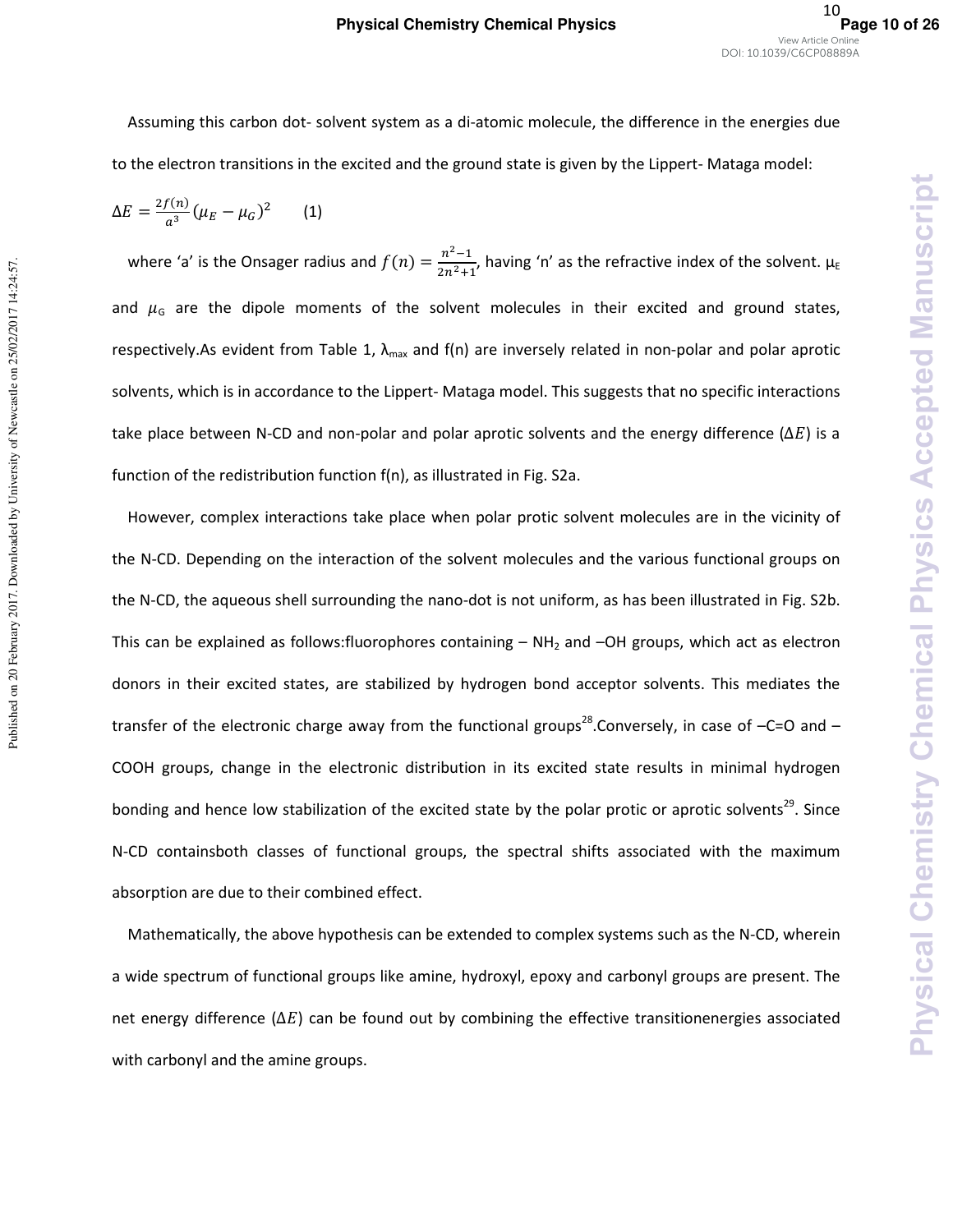#### **Page 11 of 26 Physical Chemistry Chemical Physics**

**Physical Chemistry Chemical Physics Accepted Manuscript**

**Chemical Physics** 

sical Chemistry

**Accepted Manuscript** 

Thus, the net energy difference can be expressed as follows (details are provided in the Supplementary Information):

$$
\Delta E = \frac{2f(n)}{a^3} \left( \mu_{E(carbonyl)}^2 - \mu_{G(amine)}^2 \right) + 2f(n) \left( \frac{\mu_E^{\prime 2}}{a^{\prime 3} a_{\text{min}} e} - \frac{\mu_G^{\prime 2}}{a^{\prime 3} carbonyl} \right) \tag{2}
$$

The first term of the above equation can be generalized as the electronic transitions taking between the intrinsic band gap of the N-CD while the second term is dependent on the effective radius of the fluorophore-solvent diatomic complex, that is a linear function of the hydrogen bond donor capacity 'α' of the solvent. Thus, the  $\lambda_{\text{max}}$ depends inversely on f(n) and is directly proportional to the ' $\alpha'$ . The spectral shift observed for N-CD in polar protic solvents can be explained using the above model. For example, increase in the  $\alpha$  value for water, compared to that in ethanol or iso-propanol results in an increased  $\lambda_{\text{max}}$ , as shown in Table 1. Hydrogen bonds, being charge mediated interactions, are an inverse square function of the distance while an inverse cubic function is attributed to the dipole- dipole interactions<sup>30</sup>. Since the field of hydrogen bonds is much larger than the dipole interactions, it can be stated that hydrogen bonds are the primary driving forces in controlling the band gap of the carbon nano-dots, which is then further stabilized by dipole interactions.

#### 3.3 Steady state photoluminescent studies of N-CD dispersed in different solvents

Photoluminescence, on the other hand,is comparatively a slow process and hence opens avenues for dipole relaxation of the solvent molecules surrounding the fluorophore<sup>17</sup>. Upon excitation at 355 nm, dispersions of N-CD in most of the polar aprotic dispersions show blue fluorescence, while green PL is observed in polar protic solvents. Steady state fluorescence of N-CD was obtained to study the occurrence of new emission peaks and Stoke's shifts induced by the solvent on the fluorophore.

The steady state emission spectra of N-CD in various solvents are given in Fig. 3. A general trend that included spectral narrowing at higher excitation wavelength, was observed in the excitation dependent emission spectra of the aqueous dispersion of N-CD, which is in accordance with the previous reports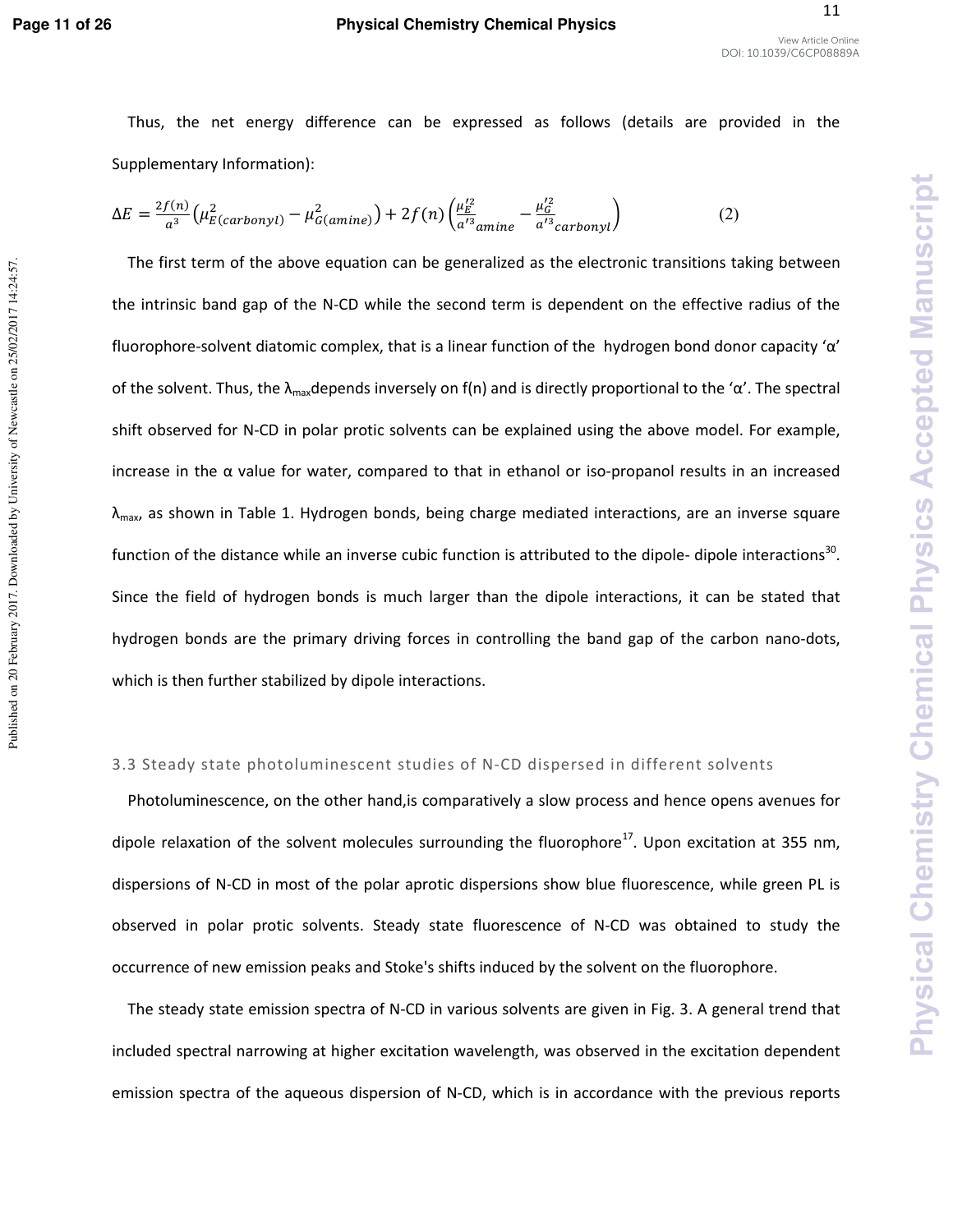Physical Chemistry Chemical Physics Accepted Manuscript

(Fig.3a)<sup>31-34</sup>. Emission spectra of N-CD in hygroscopic polar aprotic solvent (laboratory grade acetone) also showed a similar behavior (Fig. 3b). Conversely, N-CD in polar aprotic solvents (ethyl acetate and nbutyl acetate) did not exhibit excitation dependent emissionspectra (Fig. 3c). Comparing the emission behavior of N-CD at 360 nm for different solvents, a green shift can be seen in aqueous dispersion as compared to polar aprotic (ethyl acetate) solvent. This can be due to the stabilization of the Franck Condon excited state of N-CD (aqueous dispersion) by charge transfers mediated by hydrogen bonding which is not possible for polar aprotic solvents due to `minimal interactions. These observations suggest that hydrogenbonding between N-CD and protic solvents play a key role in regulating the PL in the system.



**Fig. 3**: Excitation dependent emission spectra exhibited by N-CDs dispersed in (a) polar protic solventwater; (b) laboratory grade acetone. (c) ethyl acetate. The role of hydrogen bonding on the photophysical properties of N-CD can be anticipated.

Fig. S3a and Fig. S3b correlate the emission wavelength with their excitation energies obtained from N-CD dispersed in different solvents. Analysis of emission spectra at 340 nm and 400 nm is of particular interest. The former wavelength corresponds to the transitions at the edge states due to the sp<sup>2</sup> backbone of the carbon nano-dot and the sp<sup>3</sup> hybridized epoxy functional sites, whereas the later wavelength corresponds to the excitation of emissive traps arising from the surface functional groups<sup>26</sup>.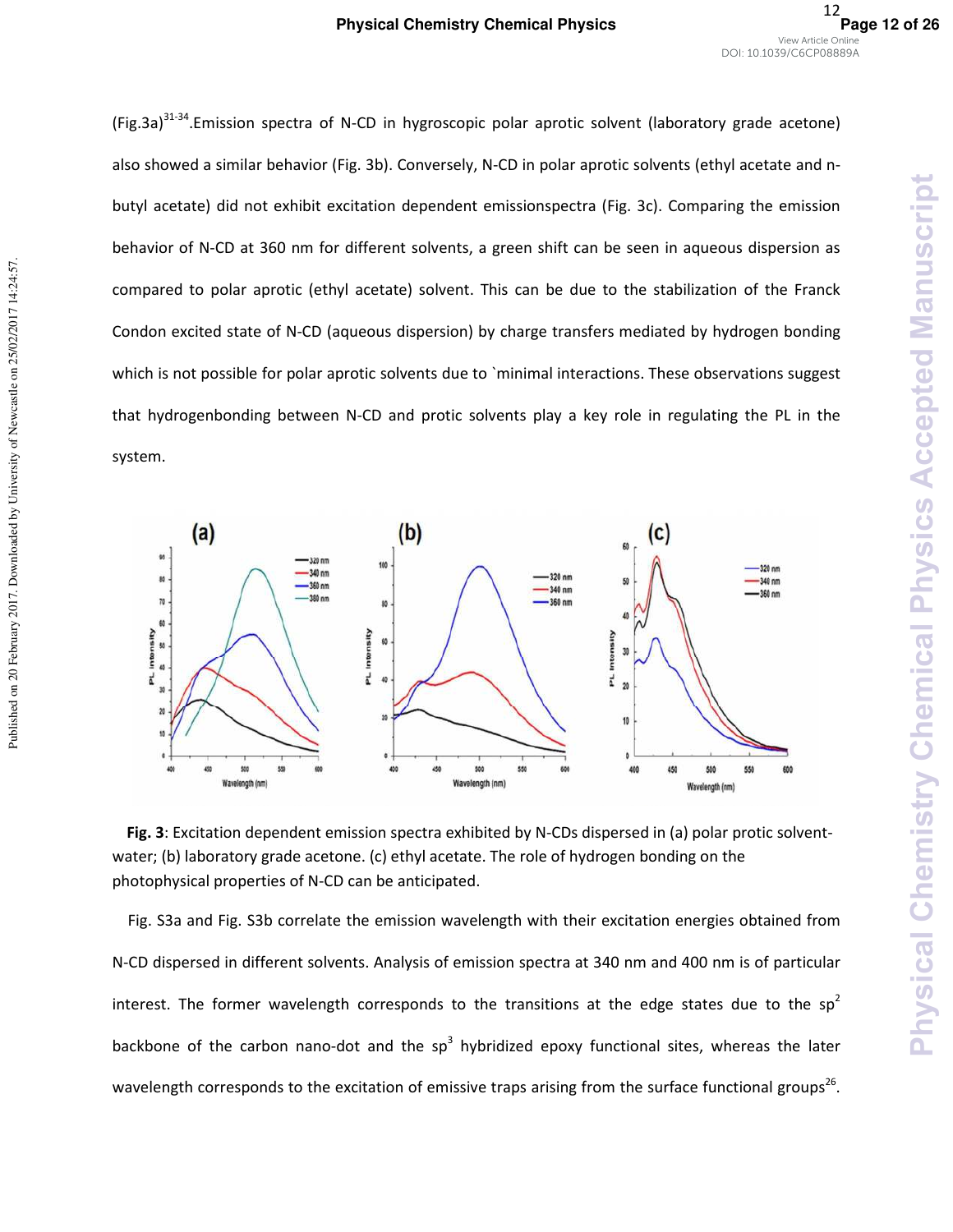**Chemical Physics** 

Chemistry

**Inysical** 

**Accepted Manuscript** 

Upon exciting the N-CD with energy equivalent to the edge state (340 nm), emission in blue region of the optical spectra (420 nm to 440 nm) was observed from all solvent dispersions. However, differences in emission wavelength arise at excitation wavelengths equivalent to the surface states (440 nm). N-CD dispersed in polar protic solvents show a green emission ( $\sim$  510 nm to 520 nm) while the aprotic dispersions still emit in the blue region (~ 470 nm),confirming the role of surface states in controlling the PL of N-CD. Since the surface states contain hydroxyl, amide, amine and carboxyl groups, the role of hydrogen bonds can be anticipated. This also suggests that specific interactions like hydrogen bonding do not hold for edge states, as minimal solvent interactions are anticipated here and hence Lippert-Mataga model can be used to explain the photophysics of these regions. However, Kamlet-Taft's parameters have to be used to study the emission spectra arising from the surface states as the spectra are vulnerable to interactions like hydrogen bonds.

Bathochromic shifts with increasing excitation wavelengths, obtained with polar protic solvent dispersions are attributed to the slow relaxation process of the solvent dipoles<sup>12</sup>. Fundamentally, such solvation relaxation processes arise due to the reorganization of the solvent dipoles along the dipole moment of the excited electrons in the fluorophore. The extent of these red shifts depends on the polarity of the solvent, as highly polar molecules will induce stabilization of the lowest excited singlet state by strong dipole- dipole interaction<sup>12</sup>. Such dipole interactions are a composite function of the distance between the carbon nano-dots and the solvent molecules and hence, are dependent on specific interactions such as hydrogen bonding. In such cases, Kamlet-Taft parameters regulate the interactions between the N-CD and solvent molecules.

Minimal interaction through hydrogen bonding takes place when N-CDs are transferred to polar aprotic solvents like ethyl acetate and n- butyl acetate. Interestingly, when dispersed in laboratorygrade acetone, which is a polar aprotic solvent, these N-CDs exhibited a green fluorescence when excited at 350 nm. However, on dehydrating by the addition of sodium sulphate, a blue shift in their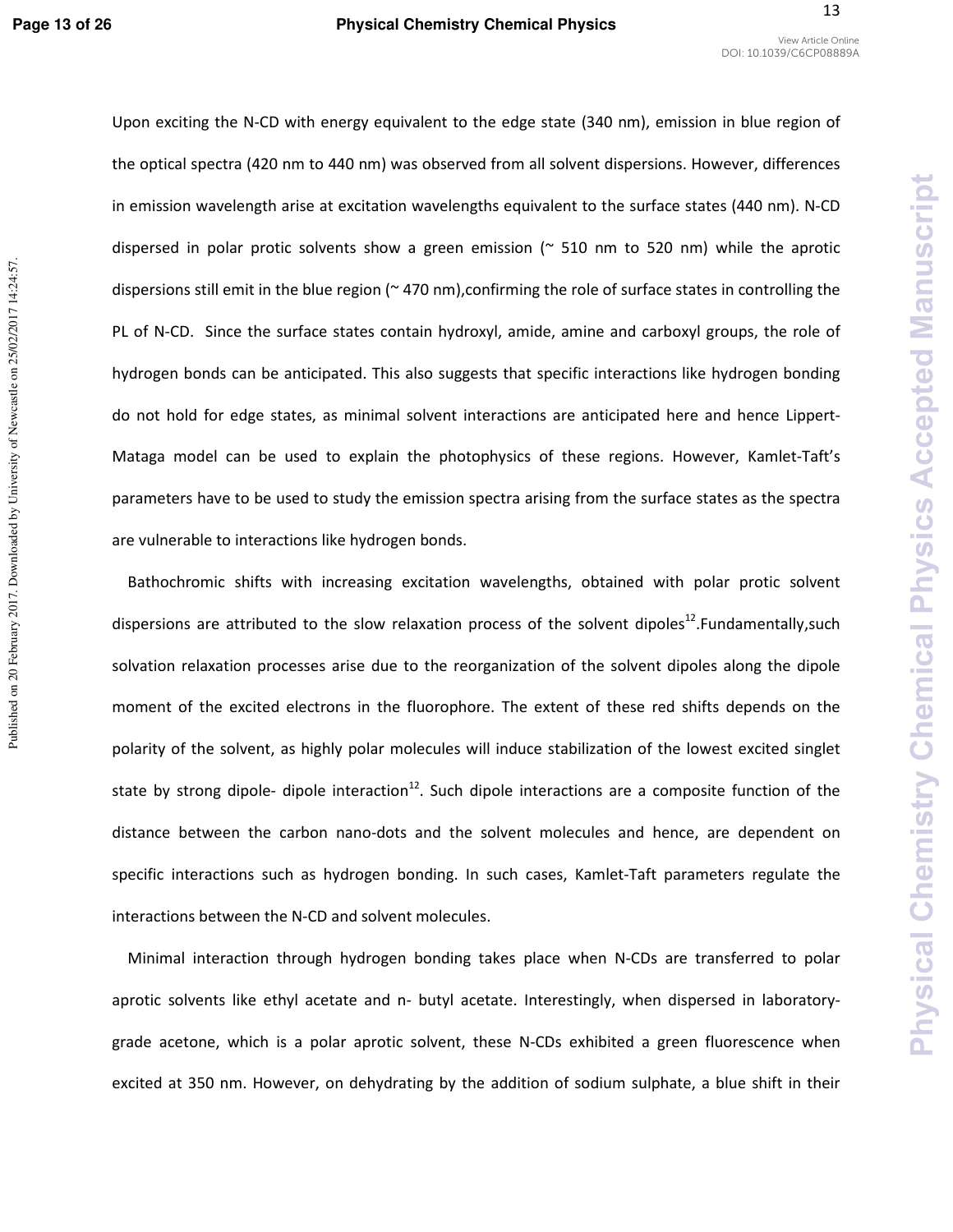emission was observed and exhibited excitation independent emission similar to ethyl acetate. This change in the PL behavior isshown in Fig. S4a. Such observations coupled with the fact that acetone is hygroscopic, supports the role of hydrogen bonding as the principle determinant of the solvatochromism observed with N-CD in polar protic solvents.

#### *3.4 Temperature dependent photo-luminescent studies of different solvent dispersions of N-CD*

To confirm the effect of hydrogen bonding on the PL characteristics of N-CD, temperature dependent photoluminescence and lifetime studies *via* time correlated single photon counting (TCSPC) were carried out on four different dispersions of N-CDs. Solvents used in this study were water, ethyl acetate(maximum water content < 0.1%), laboratory-grade (maximum water content  $\sim$  5%)and dehydrated acetone(maximum water content ~0.5%). The aqueous dispersion showed both excitation and temperature dependent emission spectra as shown in Fig. 4a. Green shift of the emission spectra of N-CD, when excited at 400 nm, along with a spectral narrowing was observed. Increase in the temperature impedes the formation of hydrogen bonds between the N-CDs and the surrounding water molecules, favoring faster solvent dipole re-orientation and greater stabilization of the Franck- Condon excited state. Spectral narrowing at high temperatures suggests that the timescales of such reorientation of solvent dipoles is lower than that at lower temperatures, leading to emission from a fewer intermediate states.

In Fig. 4b, temperature independent emission spectra were observed from the N-CD in laboratory grade acetone. Excitation dependent spectra was attributed to charge transfer taking place through hydrogen bonds between the N-CDs and the surrounding aqueous shell formed by the water absorbed by the hygroscopic solvent. Assuming low concentrations of water in this aprotic solvent, a slight increase in the temperature destabilizes the hydrogen bonds and disruptsthe aqueous shell.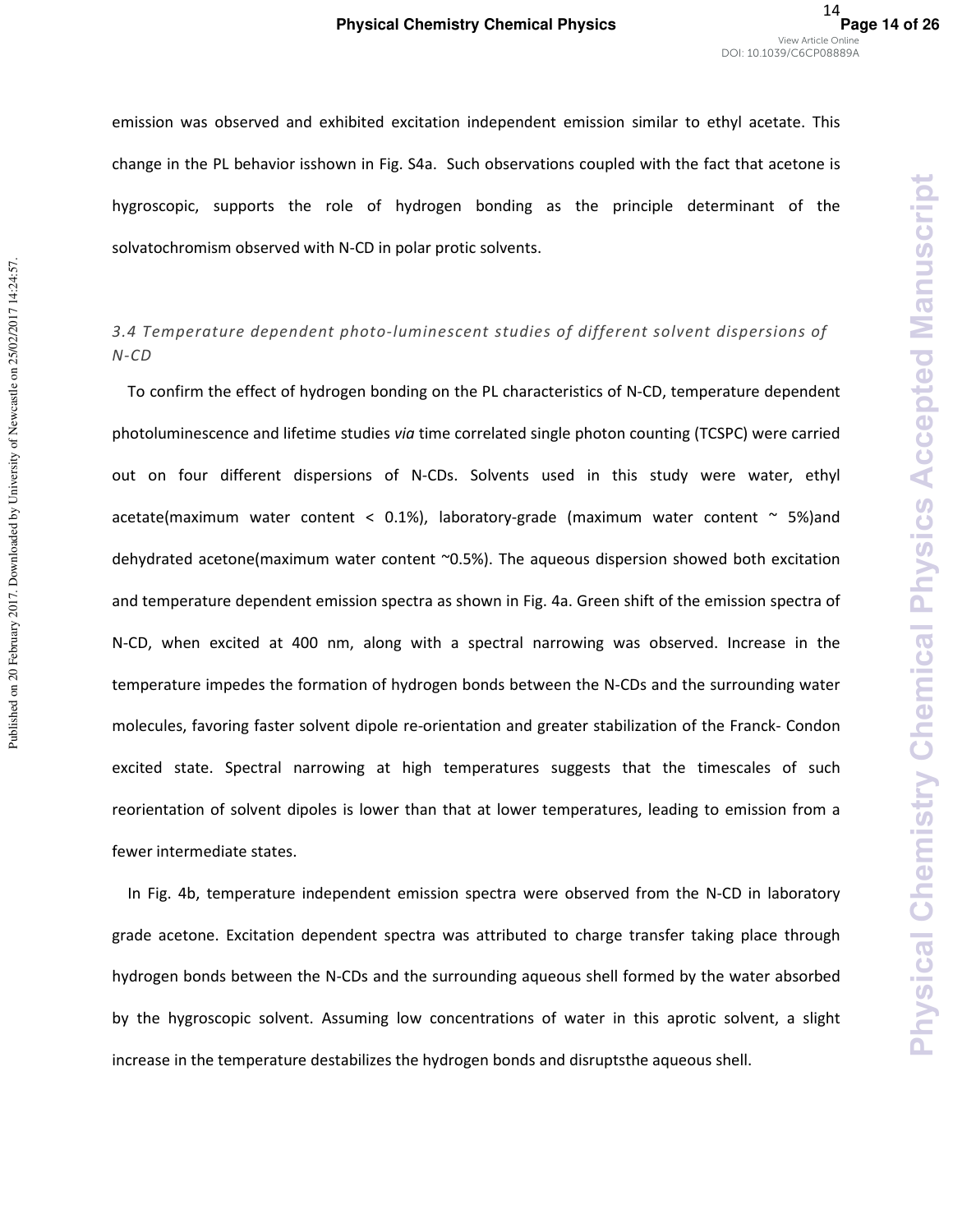**Physical Chemistry Chemical Physics Accepted Manuscript** 



**Fig.4.** Temperature dependent PL of N-CD dispersed in (a) water at an excitation wavelength of 400 nm. Green shift accompanied with spectral narrowing can be seen at 65 °C at an excitation wavelength corresponding to the surface states (b) acetone at an excitation wavelength of 400 nm at 25, 45, 65 and 75 ° showing no change.

Excitation and temperature independent PL was observed from N-CD dispersed in ethyl acetate and dehydrated acetone, as shown in the Fig. 5a to 5d. This temperature independent emission suggests the absence of any interaction between the N-CDs and aprotic solvents which subsequently confirms the hypothesis that these nano-dots are poor hydrogen bond donors, as has been reported by a recent study<sup>17</sup>. The variation in the Stoke's shifts exhibited by various dispersions of N-CDs (excitation wavelength of 400 nm) at different temperatures is tabulated in Table 2. A higher shift was observed in the presence of water as compared to the dehydrated aprotic solvents (like ethyl acetate) which confirms the solvent relaxation (or dipolar reorganization) of the surrounding water molecules in the former case.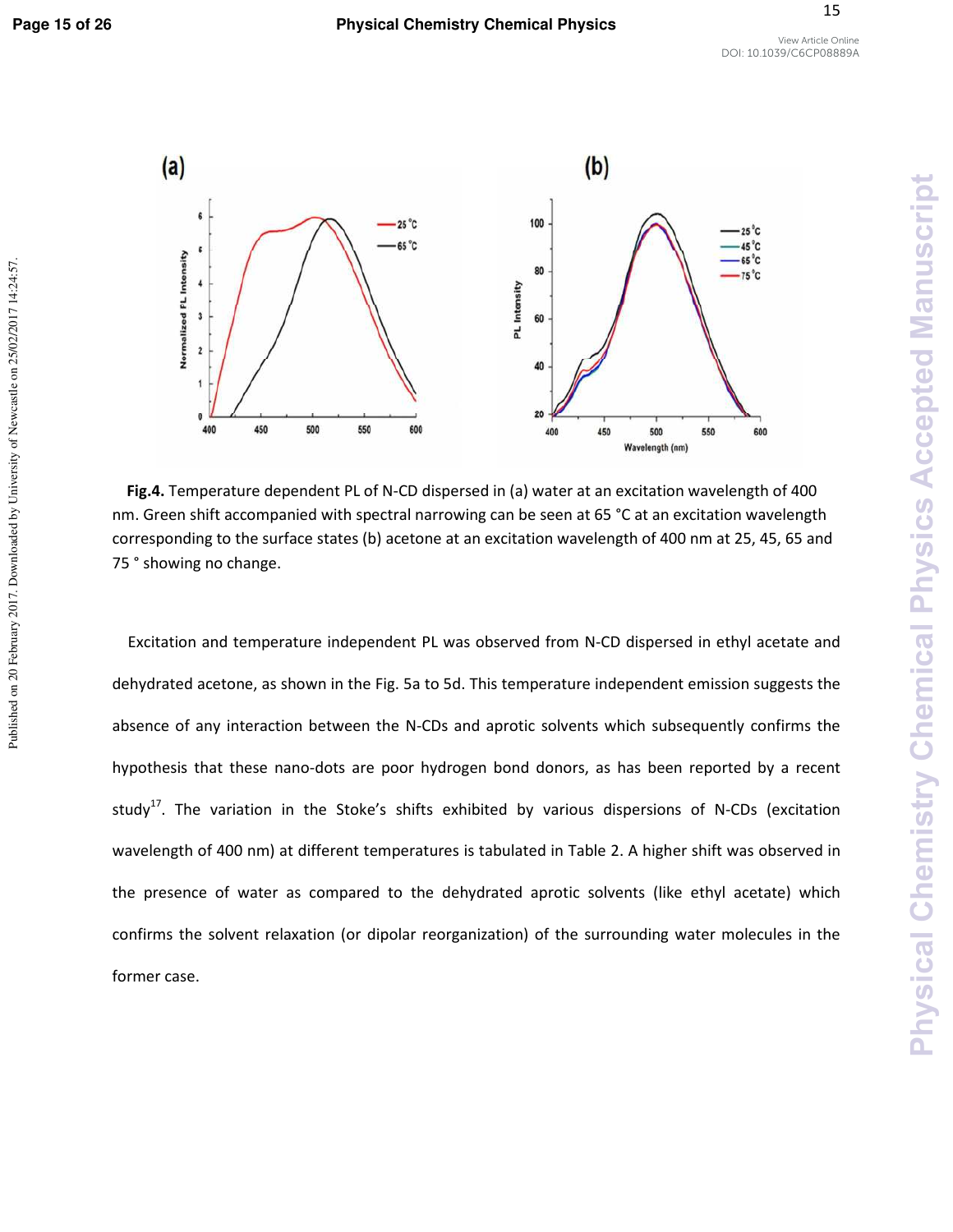

Published on 20 February 2017. Downloaded by University of Newcastle on 25/02/2017 14:24:57.

**Fig. 5**: Excitation independent photoluminescence emission of N-CDs dispersed in (a) acetone and (b) ethyl acetate. Emission spectra obtained at an excitation wavelength of 360 nm from N-CDs dispersed in (c) acetone and (d) ethyl acetate.Minimal interaction between the N-CD and the polar aprotic solvents can be anticipated from these studies.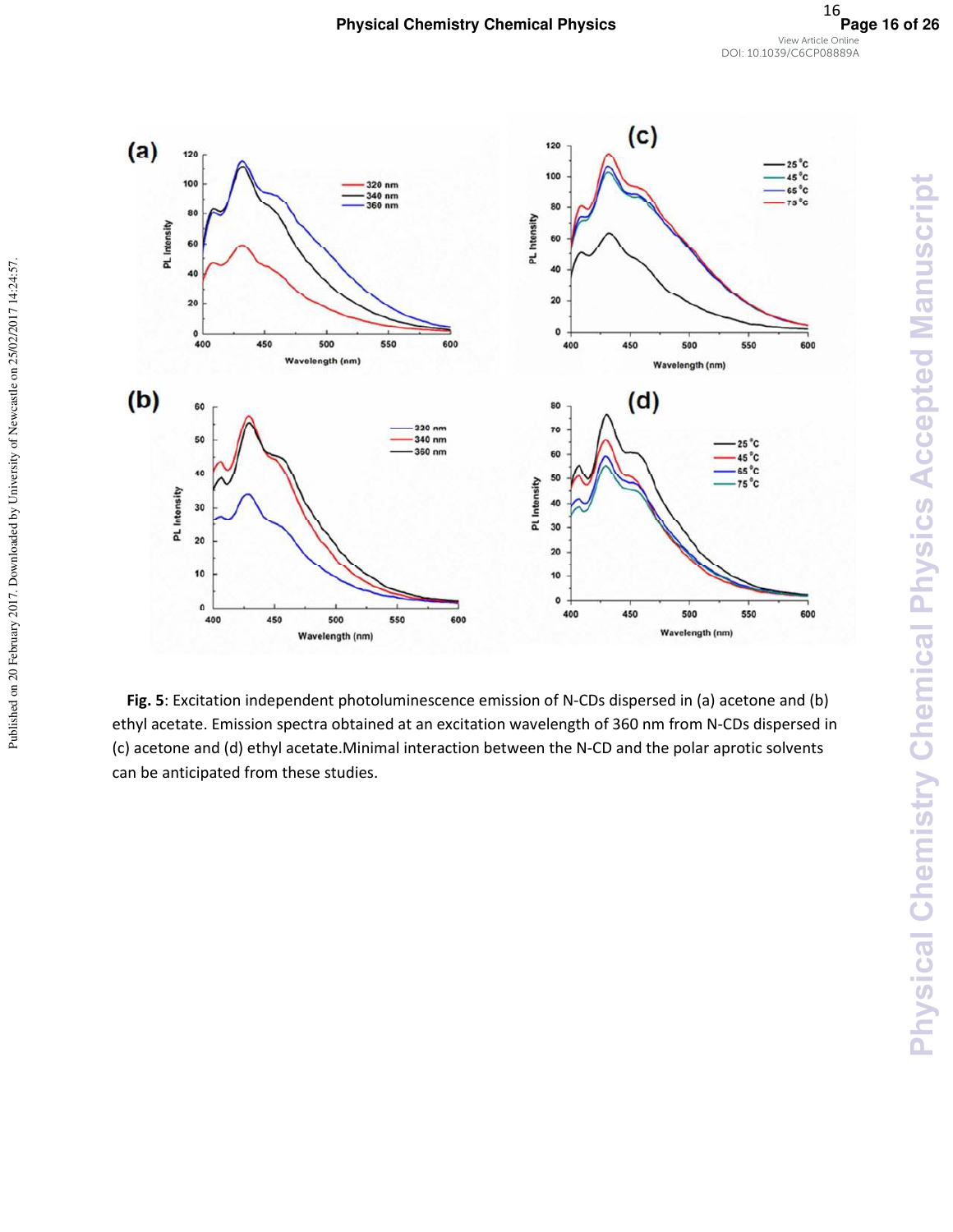Published on 20 February 2017. Downloaded by University of Newcastle on 25/02/2017 14:24:57.

| Solvents                    |        |        |        |        |
|-----------------------------|--------|--------|--------|--------|
|                             | 25 °C  | 45 °C  | 65 °C  | 75 °C  |
| Water                       | 72 nm  | 130 nm | 151 nm | 153 nm |
| Acetone<br>(dehydrated)     | 71 nm  | 73 nm  | 71 nm  | 71 nm  |
| Laboratory-grade<br>Acetone | 138 nm | 139 nm | 138 nm | 139 nm |
| <b>Ethyl Acetate</b>        | 71 nm  | 68 nm  | 69 nm  | 69 nm  |

**Table 2**. Stoke's shift observed from the N-CDs, dispersed in polar and non-polar solvents, as a function of temperature. Similar shifts were observed with hygroscopic solvents.

#### *3.5 PL decay lifetime of N-CD in laboratory grade and dehydrated acetone*

A comparative study of the PL decay- lifetime, at an excitation wavelength of 405 nm, from different solvent dispersions of N-CD is shown in Figure S5. Exponential decay functions were used to fit the lifetimes obtained from the different dispersions with 1.36  $\langle \chi^2 \langle$  1.25 indicating a good fit. The exponential decay coefficients and their corresponding time constants are presented in Table3. As reported in a recent study, the N-CD showed a bi-exponential decay fit that suggests the occurrence of two distinct emissive states, which can be spectrally confirmed from the dual peaks obtained from the polar aprotic dispersions of  $N$ -CD<sup>17</sup>. Both multi-exponential and single exponential decay fits were reported for N-CD<sup>17,35</sup>.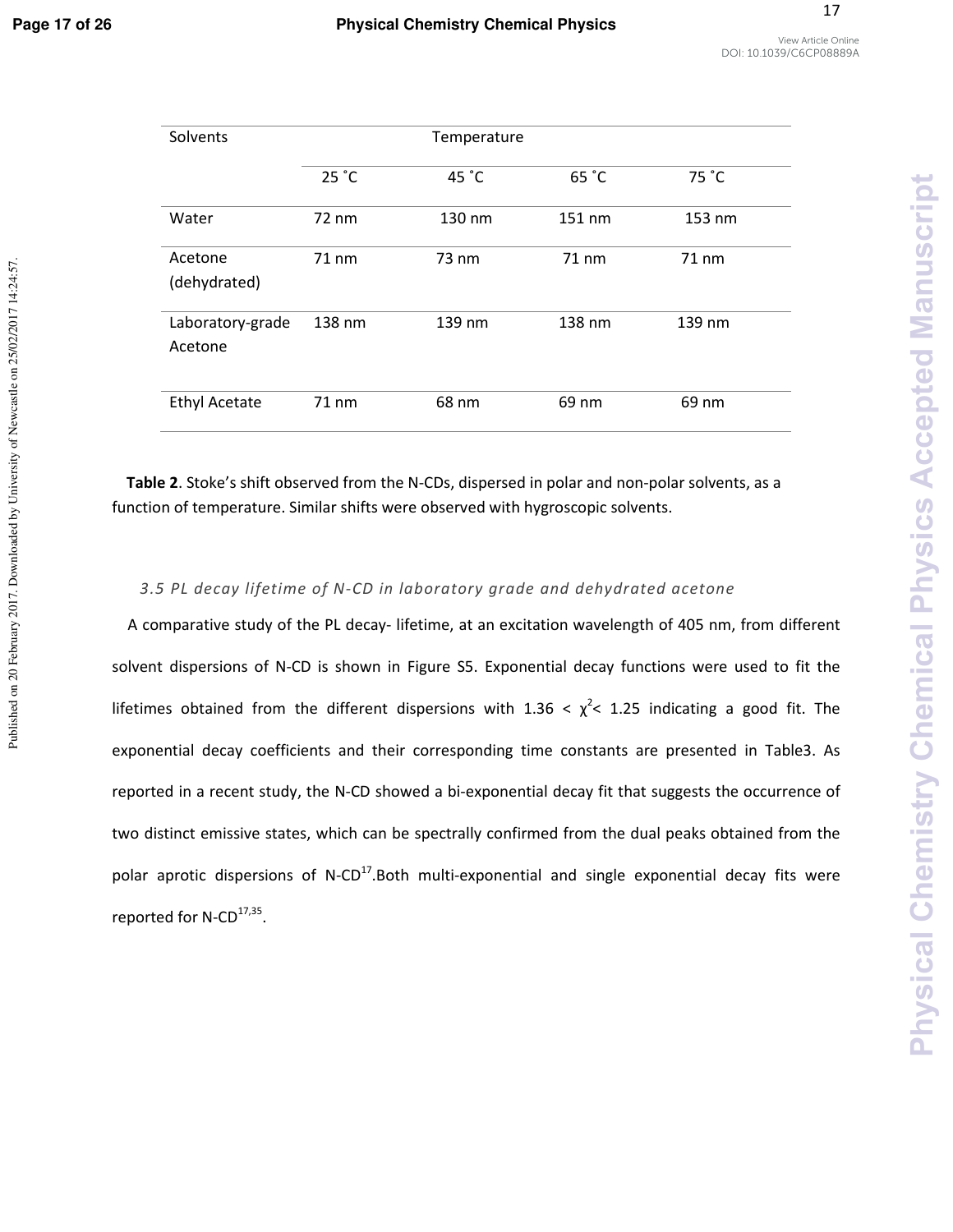Physical Chemistry Chemical Physics Accepted Manuscript

| Solvent                  | τ1        | A1    | τ2       | A <sub>2</sub> | χ2   |
|--------------------------|-----------|-------|----------|----------------|------|
| Water                    | $4.13$ ns | 34.06 | 11.28 ns | 63.3           | 1.36 |
| Acetone(water removed)   | $1.36$ ns | 79.62 | $7.9$ ns | 20.38          | 1.34 |
| Laboratory-grade Acetone | $1.95$ ns | 33.93 | 10.22 ns | 57.31          | 1.31 |
| <b>Ethyl Acetate</b>     | $3.74$ ns | 41.33 | 9.81 ns  | 52.54          | 1.25 |

**Table 3.** Excited state lifetime values (τ), relative amplitudes (A) and chi-square value (χ) for the N-CD dispersed in various solvents

N-CD in hydrated acetone showed a much higher lifetime than its dehydrated part, as can be seen in Fig. 6. The water absorbed by the hygroscopic acetone results in the formation of a passivation layer formed by an aqueous shell around the carbon nano-dots. The longer lifetime observed with laboratory grade acetone may be due to the protection from the interaction of hydrogen-bond donor groups present on the carbon nano-dots and the solvent molecules. An increase in the non- radiative decay of the excited electrons, where they lose energy to the surrounding solvent, is impeded by the aqueous passivation layer resulting in a higher lifetime<sup>13</sup>. Such observations further reveal the role of hydrogen bonds in controlling the PL of the N-CD.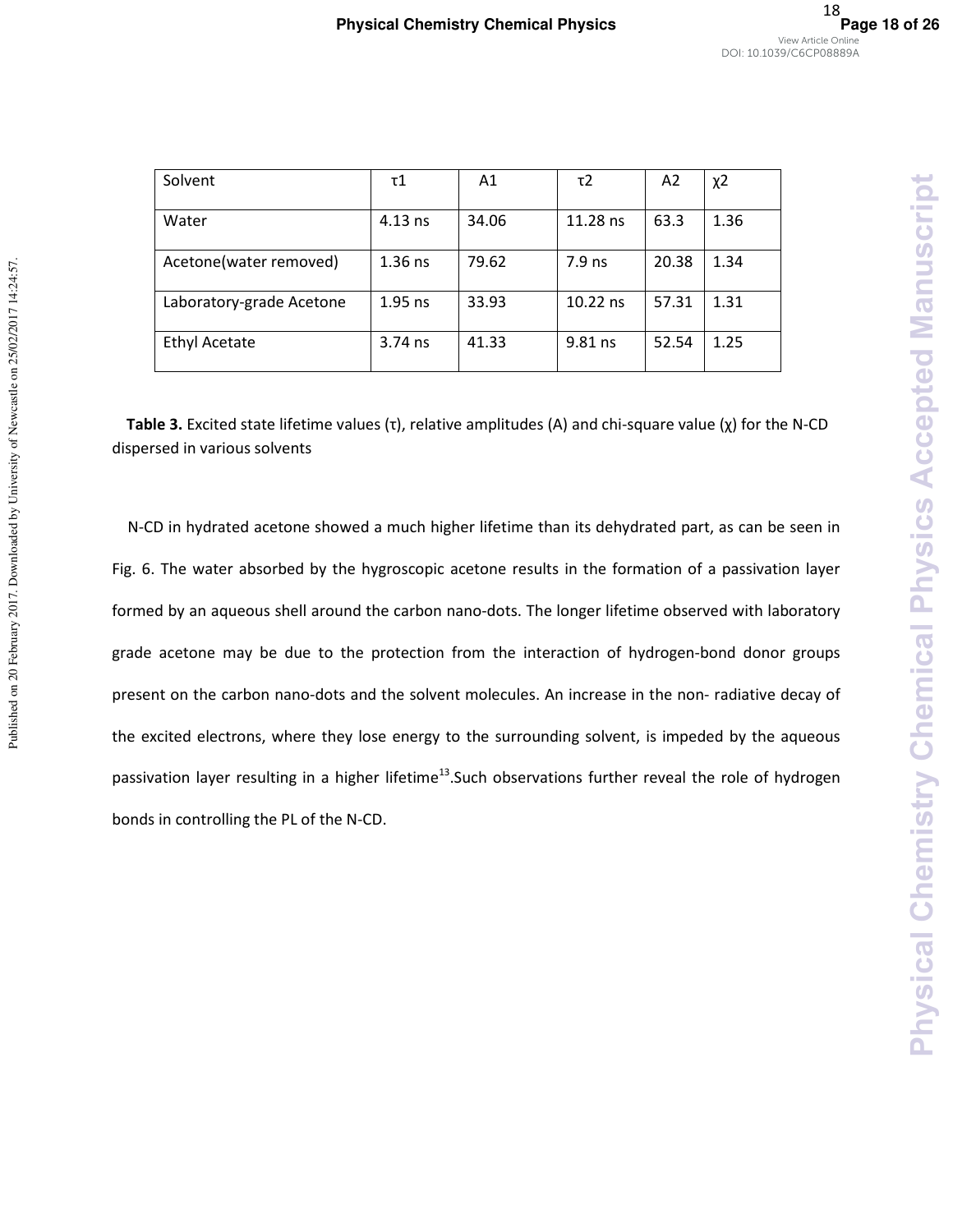Published on 20 February 2017. Downloaded by University of Newcastle on 25/02/2017 14:24:57.

19



**Fig. 6**: Lifetime measurement of N-CDs dispersed in laboratory-grade and dehydrated acetone. A decrease in the lifetime of the N-CDs was observed when dehydrated acetone was the dispersant.λmax  $= 405$  nm

#### *3.6 Quantum Yield of N-CD dispersed in different solvents*

The quantum yield (QY) of different solvent dispersions of the synthesized N-CDs were calculated (ESI; S6) at an excitation wavelength of 350 nm and has been tabulated in Table 4. An exponential dependence of QY on the permittivity of the dispersant can be observed (Fig. S6) that is in accordance to a recent study<sup>36</sup> while a second degree relation is seen between the PL intensity and the refractive index (η) of the dispersant, that can be related to the QY calculation (S6).The radiative rate for the N-CD dispersions was calculated according to the following equation $^{36}$ :

$$
k = \frac{\phi}{\tau} \tag{3}
$$

where *k, ϕ and τ* are the radiative rate, quantum yield and the PL decay lifetime of N-CDs dispersed in different solvents.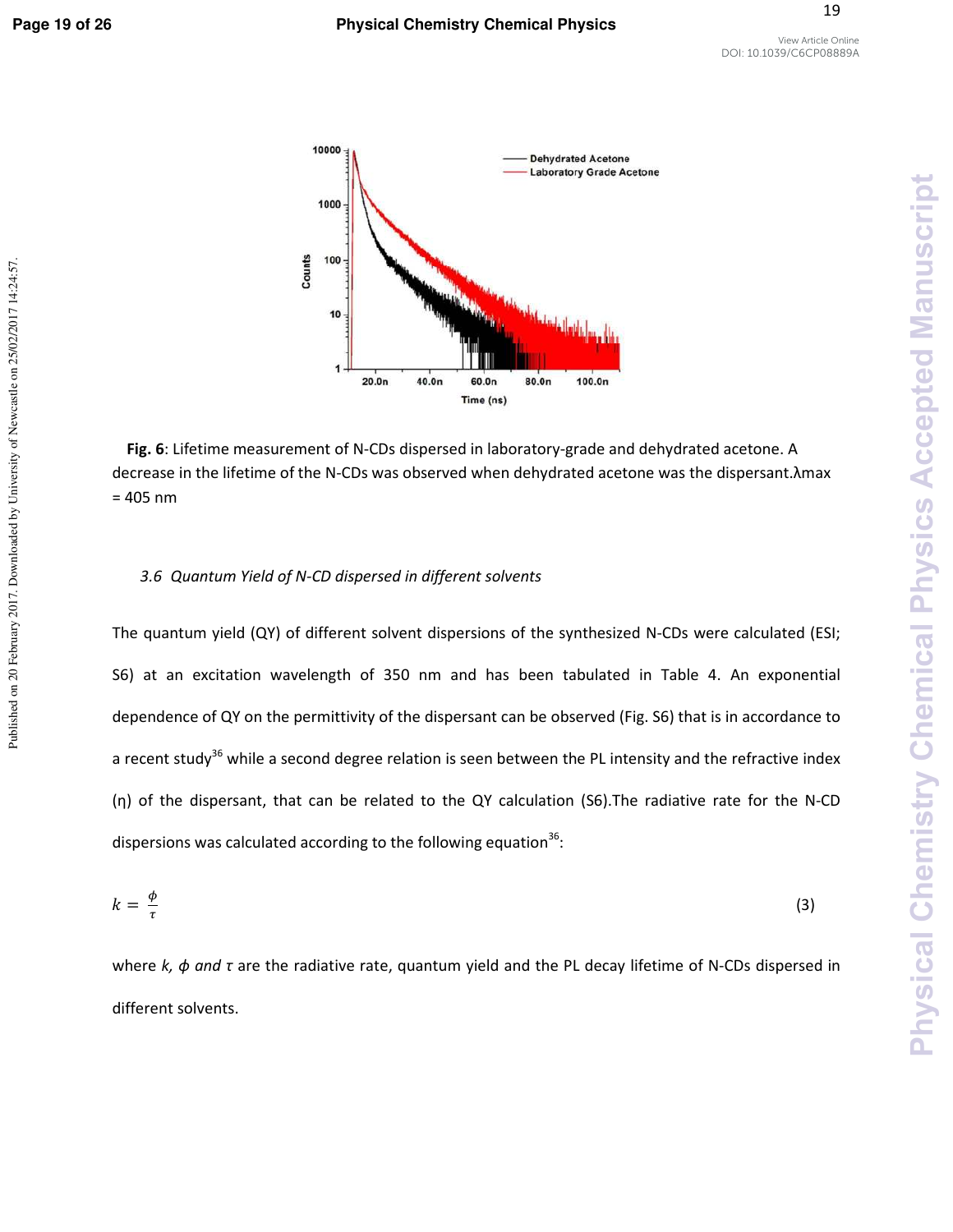This radiative rate increased from 0.5 X 10<sup>7</sup> s<sup>-1</sup> to 1.06 X 10<sup>7</sup> s<sup>-1</sup>for acetone dispersions as compared to the aqueous dispersions. Relaxation of energy via non-radiative pathways when surrounded by solvent molecules of higher dielectric constant may result in this poor PL-QY. This reduction in the non-radiative rate results in an increased PL efficiency. Further, studies on the effect of permittivity of the solvents on the PL-QY is required.

| Solvent            | Permittivity   | Refractive     | Viscosity $(\mu)$ | Quantum Yield |
|--------------------|----------------|----------------|-------------------|---------------|
|                    | $(\epsilon_0)$ | index $(\eta)$ | (centi-poise)     | (%)           |
| Water              | 80.1           | 1.33           | 0.89              | 2.1           |
| <b>DMSO</b>        | 46.7           | 1.47           | 1.99              | 7.1           |
| Methanol           | 32.7           | 1.32           | 0.54              | 7.6           |
| Acetone            | 20.7           | 1.35           | 0.32              | 8.6           |
| Iso-propyl alcohol | 17.9           | 1.37           | 2.1               | 9.6           |
| Tetrahydrofuran    | 7.58           | 1.4            | 0.46              | 13.9          |

**Table 4.** Quantum yield of N-CDs dispersed in different solvents as a function of permittivity ( $\varepsilon_0$ ), refractive index  $(η)$  and viscosity  $(μ)$ .

#### *3.7 Use of N-CDs to measure water content in polar aprotic solvents*

Published on 20 February 2017. Downloaded by University of Newcastle on 25/02/2017 14:24:57.

Published on 20 February 2017. Downloaded by University of Newcastle on 25/02/2017 14:24:57.

This study can further be extended to quantify the amount of water present in polar aprotic and hygroscopic solvents like acetone. The content of water in anhydrous acetone was increased systematically with its percentage varying from 0.2% to 30% and was monitored through the emission spectra of the N-CDs. On excitation at 380 nm, spectral shifts were observed with a decrease in the blue emission intensity and an increase in its green emission when the water content was increased to 5%, as shown in Fig. 7a. Fig. 7b illustrates the sensitivity of the N-CDs in detecting the water content in acetone,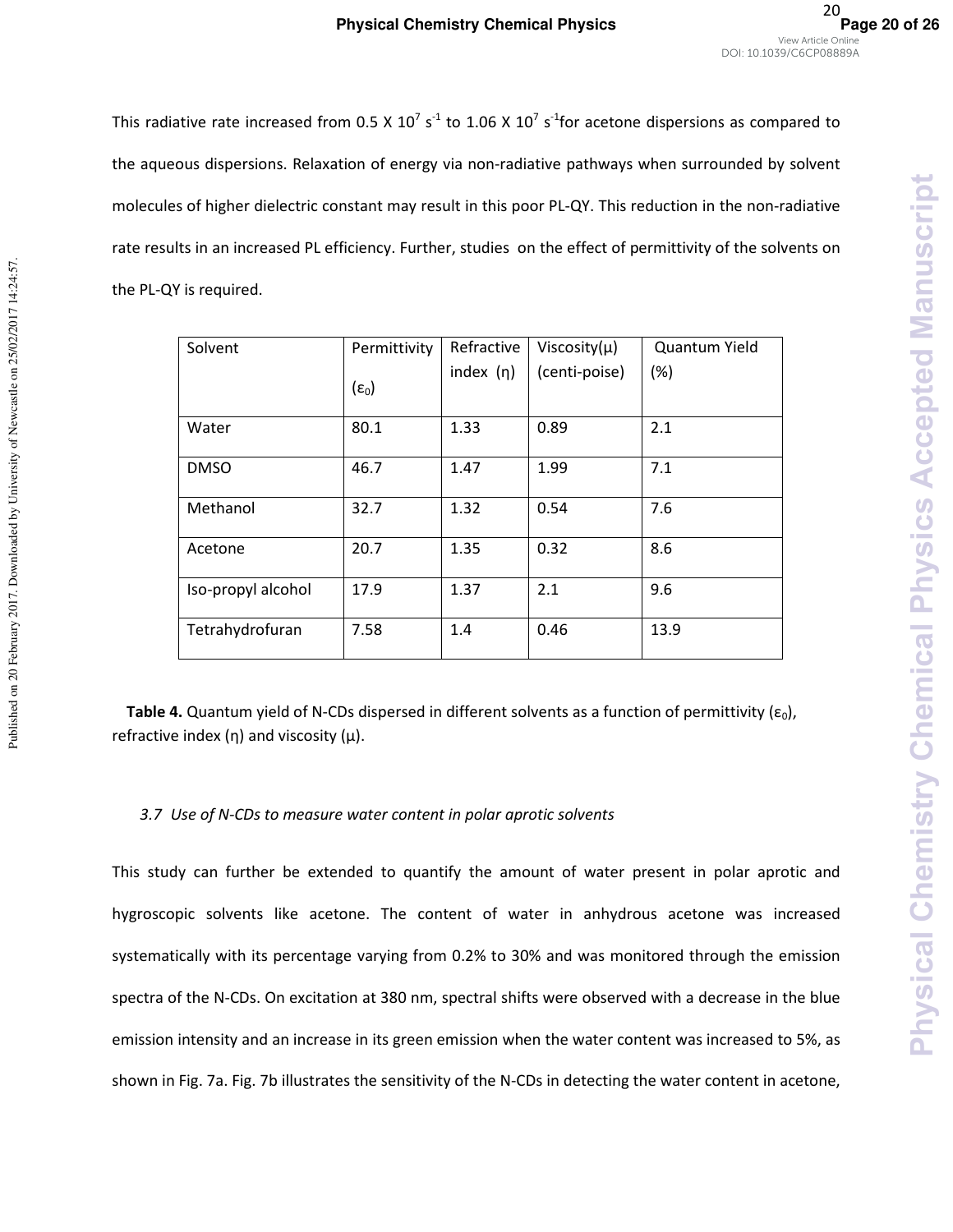Published on 20 February 2017. Downloaded by University of Newcastle on 25/02/2017 14:24:57.

#### **Page 21 of 26 Physical Chemistry Chemical Physics**

21

that was calculated by normalizing the PL intensity at varying water concentrations with the blank (0.2 % water). Saturation in emission intensity was reached at higher water concentrations that may be due to the N-CDs being saturated by the aqueous solvent cage.



**Fig. 7:** (a) Spectral shifts observed with N-CDs dispersed in acetone with varying water content. (b) Normalized PL intensity (sensitivity) of the N-CDs to varying concentrations of water in acetone.

# 4. CONCLUSION

In conclusion, we have shown that both Lippert- Mataga model and Kamlet-Tafts parameters are required to satisfactorily explain the photophysical properties of the dispersed N-CD wherein both specific and non-specific interactions are involved. Spectral shifts associated with both absorption and PL depends on the ability of different functional groups, present along the surface of the N-CD, to form hydrogen bonds with the solvents. Such specific interactions act as a primary driving force in controlling the distance between the N-CD and the solvent molecules which again play a role in influencing its photophysical properties. However, in the absence of hydrogen bonds, dipole interactions are predominant. This was supported by a mathematical model which was dependent on the Kamlet-Taft's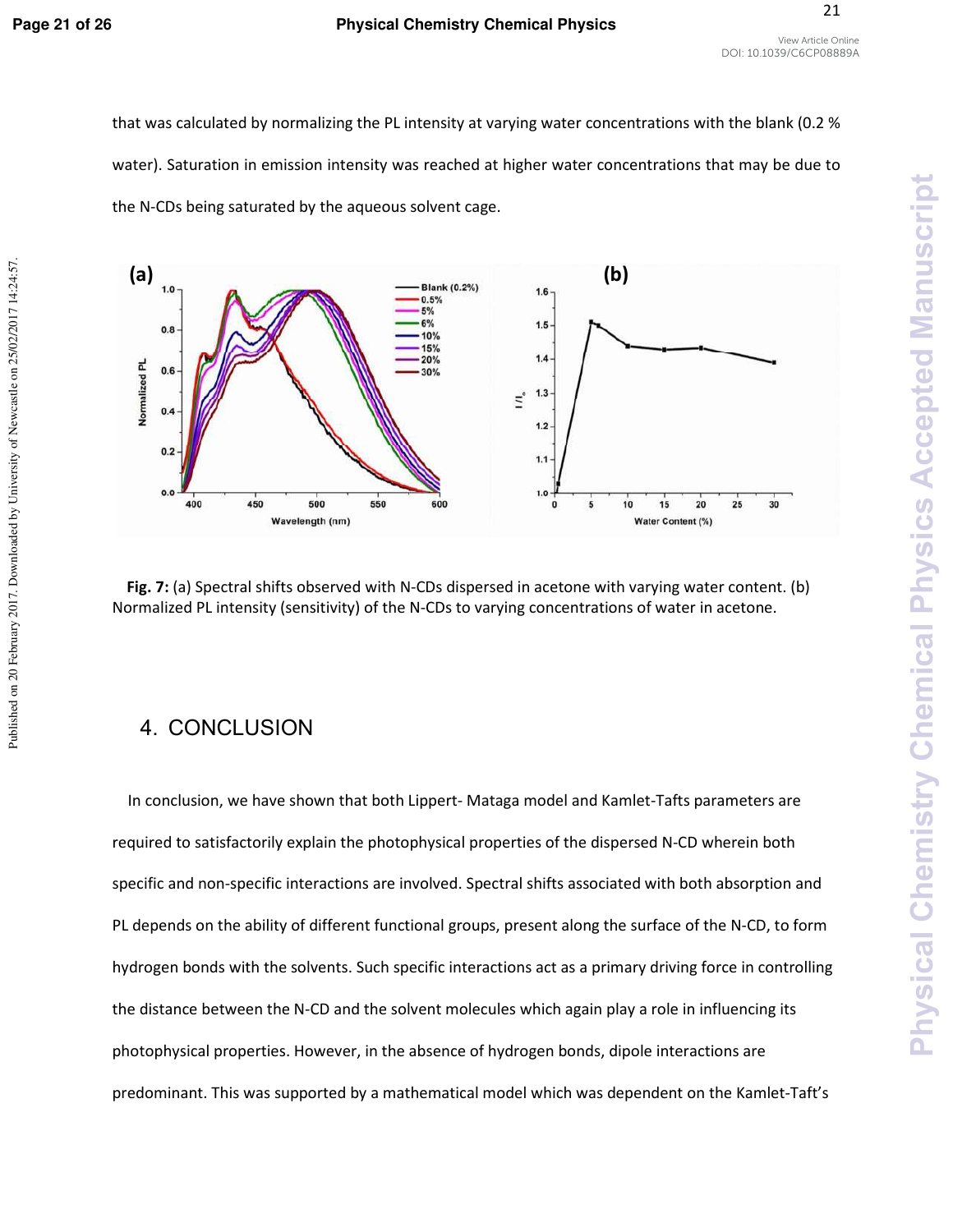parameters of the solvent molecules. Results also show that PL quantum yield of the N-CDs can be regulated by the refractive index and permittivity of the solvent. An increase in the radiative rate increases the PL efficiency of the N-CDs when dispersed in acetone as compared to water. Owing to the sensitivity of these N- CDs towards low concentrations of water, these nano-dots can further be used as a sensitive humidity sensor.

#### **ACKNOWLEDGEMENT**

Published on 20 February 2017. Downloaded by University of Newcastle on 25/02/2017 14:24:57.

Published on 20 February 2017. Downloaded by University of Newcastle on 25/02/2017 14:24:57.

SM would like to thank M.V.N. Uma Mahesh for his valuable inputs for this study. SM extends his thanks to Indian Institute of Technology Madras (IITM) for HTRA-fellowship. The authors acknowledge the powder-XRD facility at the Department of Chemistry of IITM, Central TEM facility of IITM and SAIF of IITM for the FTIR studies.

# SUPPORTING INFORMATION DESCRIPTION

It contains the synthesis of the N-CD by MWAH method wherein citric acid and urea were used as precursors. Characterization techniques and their interpretation are also been included.Derivation of the mathematical model used to infer the spectral shifts observed with the absorption spectra of the N-CD.Lifetime decay spectra and a graphical interpretation of the formation of an aqueous shell around the N-CD in polar protic and hygroscopic aprotic solvents are also included.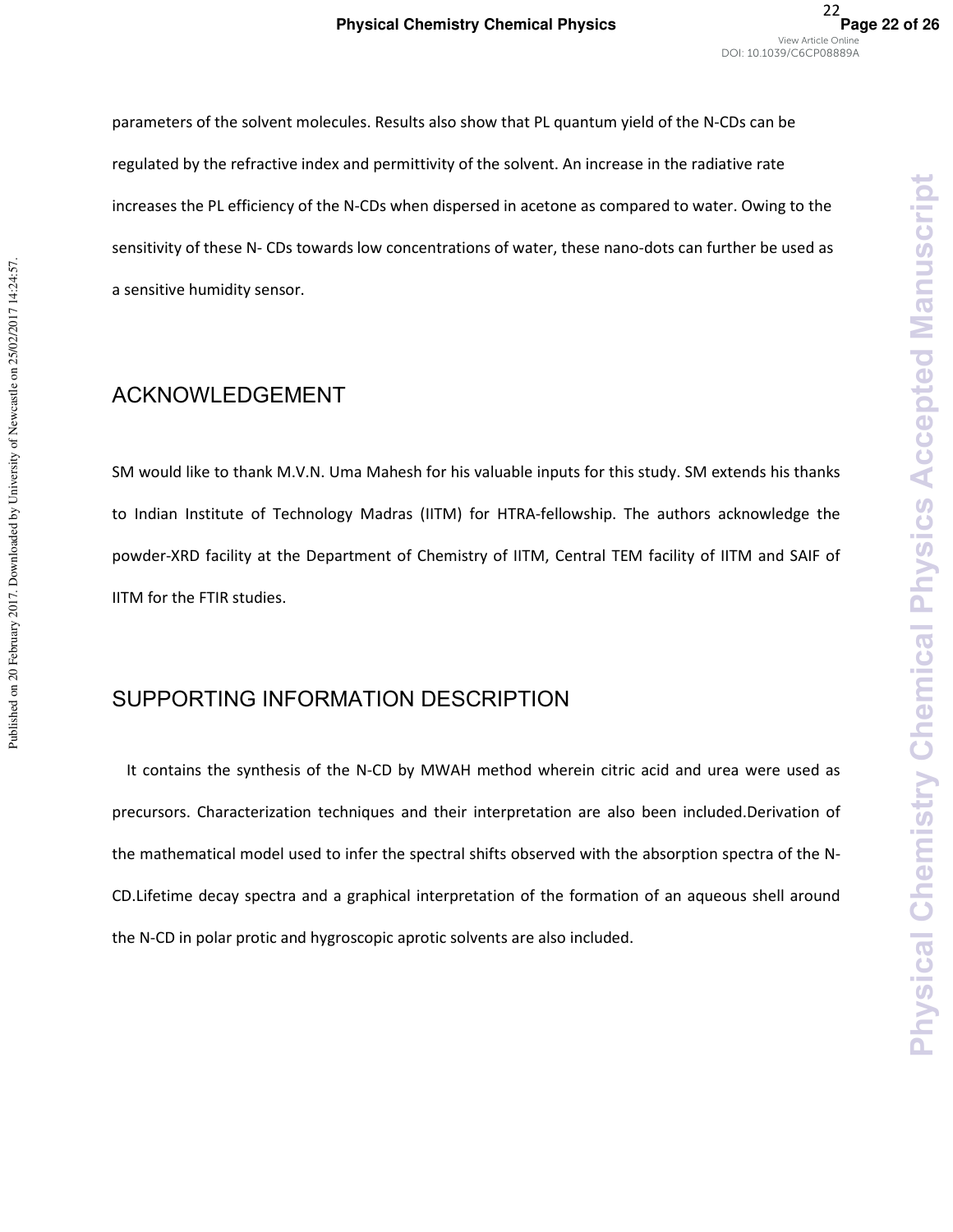Published on 20 February 2017. Downloaded by University of Newcastle on 25/02/2017 14:24:57.

23

### **REFERENCES**

1.K. Schroeder, R. Goreham andT. Nann,*Pharm Res,* 2016,**33**, 2337-2357.

2.R. Xie, Z. Wang, W. Zhou, Y. Liu, L. Fan, Y. Li and X. Li,*Anal. Methods,* 2016,**8**, 4001-4016.

3.J. Kim, S.Kim, M. Park, S. Bae, S. Cho, Q. Du, D. Wang, J. Park and B.Hong*Sci. Rep.,* 2015,**5**, 14276.

4.X. Yan,X. Cui, B. Li and L. Li,*Nano Lett,* 2010, **10**, 1869-1873.

5.L. Tang, R. Ji, X. Cao, J. Lin, H. Jiang, X. Li, K. Teng, C. Luk, S. Zeng and J. Hao,*et al.ACS Nano*, 2012, **6**, 5102-5110.

6.Y. Liu Y., Kim D. Ultraviolet And Blue Emitting Graphene Quantum Dots Synthesized from Carbon Nano-Onions and their Comparison for Metal Ion Sensing. *Chem. Commun.*, 2015, **51**, 4176-4179.

7.A. Sharma, T. Gadly, A. Gupta, A. Ballal, S. Ghosh, and M. Kumbhakar,*J. Phys. Chem. Lett.* 2016, **7**, 3695-3702.

8.S. Hu, A. Trinchi, P. Atkin,and I. Cole ,*Angew. Chem.* 2015; **54**, 2970-2974.

9.Y. Zhao, X. Liu, Y. Yang, L. Kang, Z. Yang, W. Liu and L. Chen,*Fuller. Nanotub Car N.*, 2015,**23**, 922-929.

10.Q. Xu, J. Zhao, Y. Liu, P. Pu, X. Wang, Y. Chen, C. Gao, J. Chen and H. Zhou,*J. Mater. Sci. Lett.*, 2015,**50**, 2571-2576.

11.C. Sun, Y. Zhang, P. Wang, Y. Yang, Y. Wang, J. Xu, Y. Wang and W. Yu,*Nanoscale Res Lett*, 2016; **11**, 1326- 1328.

12.S. Cushing, M. Li, F. Huang,and N. Wu,*ACS Nano,*2014, **8**, 1002-1013.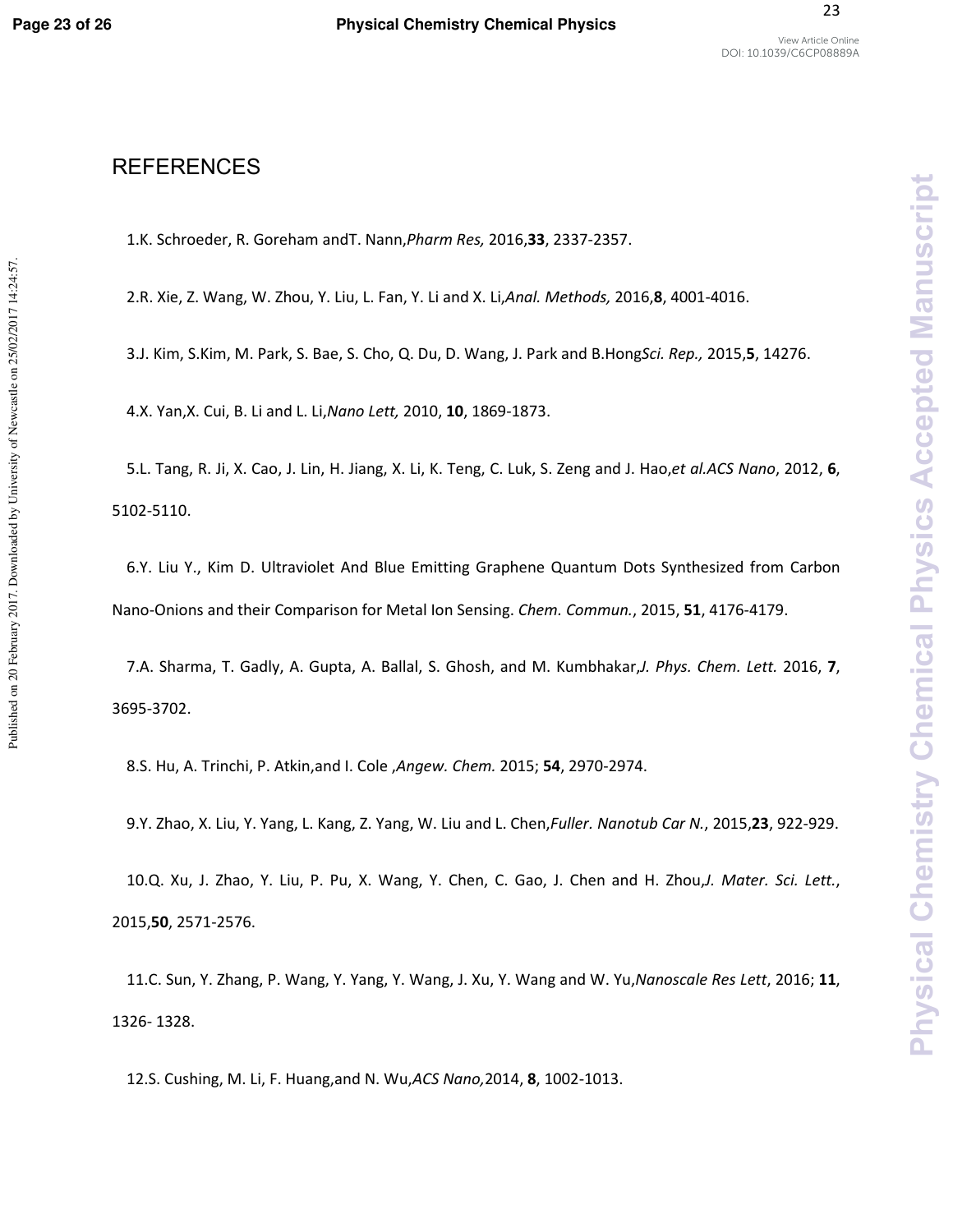**Physical Chemistry Chemical Physics** 

**Accepted Manuscript** 

13. Gan Z., Xu H., Hao Y. Mechanism For Excitation-Dependent Photoluminescence from Graphene Quantum Dots and other Graphene Oxide Derivates: Consensus, Debates and Challenges. Nanoscale 2016; 8: 7794-7807.

14.S. Khan, A. Gupta, N. Verma and C. Nandi,*Nano Lett.*, 2015,**15**, 8300-8305.

15.K. Habiba, V. Makarov, J. Avalos,M. Guinel, B. Weiner and G. Morell,*Carbon*, 2013,**64**, 341-350.

16.D.Qu, M. Zheng, J. Z. Li,Z. Xie and Z. Sun, *Light: Science & Applications,* 2015,**4**, e364\_1 – e364\_8.

17.A. Sciortino, E. Marino, B. Dam, P. Schall, M. Cannas and F. Messina,*J. Phys. Chem. Lett.*, 2016,**7**, 3419-3423.

18.D. Qu, M. Zheng, L. Zhang, H. Zhao, Z. Xie,X. Jing, R. Haddad, H. Fan and Z.Sun,*Sci. Rep.* 2014,**4**, 5294\_1- 5294\_9.

19.X. Liu, J. Pang, F. Xu, and X. Zhang*,Sci. Rep.* 2016, **6**, 31100\_1- 31100\_8.

20.L. Li, L. Li, C. Wang, K. Liu, R. Zhu, H. Qiang and Y. Lin,*Microchimica Acta,* 2014,**182**, 763-770.

21.D. Jiang,Y. Chen,N. Li,W. Li, Z. Wang,J. Zhu,H. Zhang,B. Liu and S. Xu,*PLoS ONE,* 2015,**10**, e0144906\_1- e0144906\_15.

22.R. Jones , *Chem. Rev.,* 1943,**32**, 1-46.

23Y. LLi, H. Zhang, M. Crespo, H. Porwal, O. Picot, G. Santagiuliana, Z. Huang, E. Barbieri, N. Pugno, and T. Peijs,*et al.ACS Appl. Mater. Interfaces,* 2016,**8**, 24112-24122.

24.X.Wu, F.Tian, W. Wang, J. Chen, M.Wu and J. Zhao,*J. Mater. Chem. C,* 2013**, 1**, 4676- 4676.

25.X. Li, Z. Zhou, D. Lu, X. Dong, M. Xu, L. Wei and Y. Zhang,*Nanoscale Res Lett,* 2014,**9**, 583\_1- 583\_6.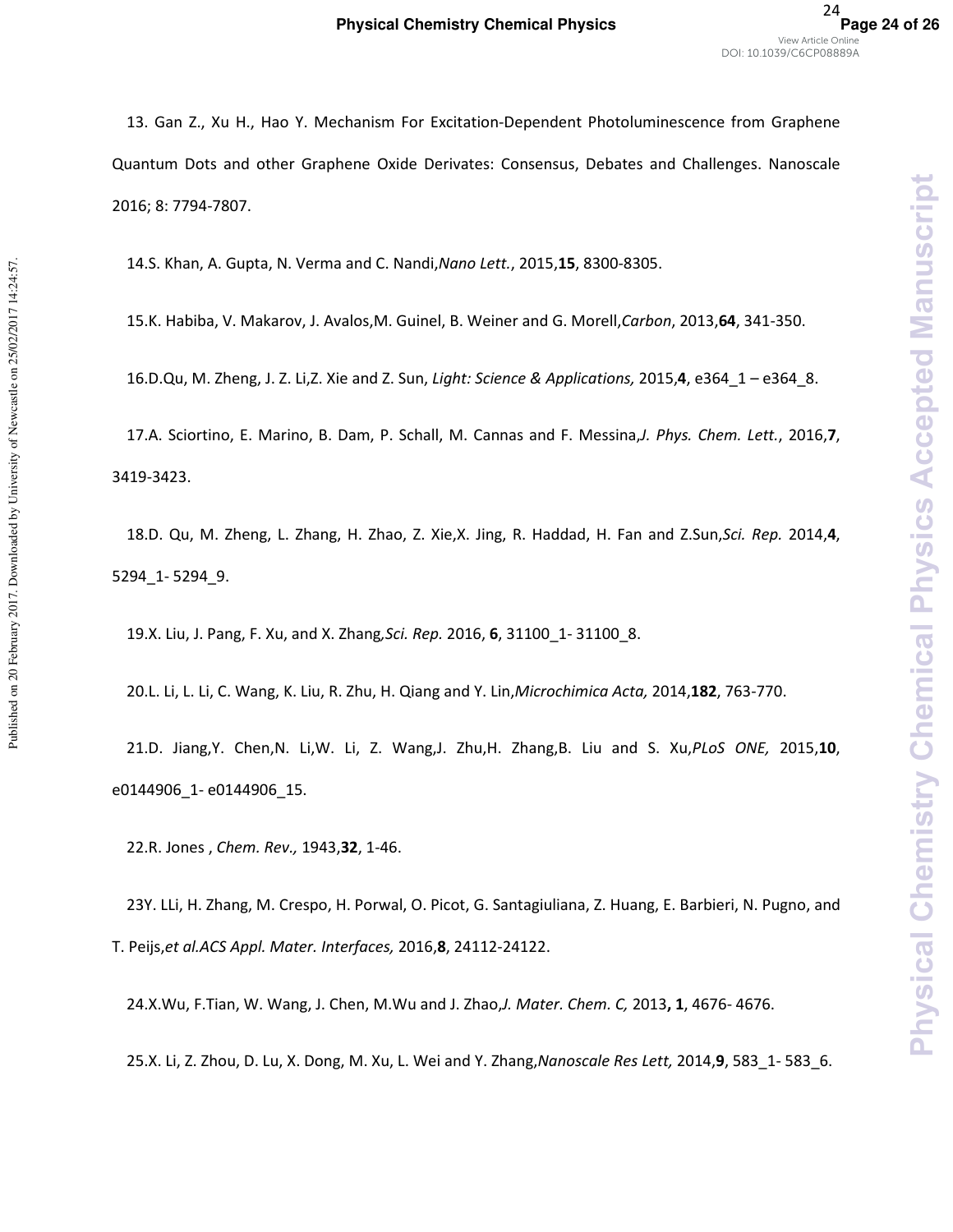**Physical Chemistry Chemical Physics** 

**Accepted Manuscript** 

26.L. Li,G. Wu, G. Yang, J. Peng, J. Zhao and J. Zhu, *Nanoscale,* 2013**, 5**, 4015-4039.

27C. Reckmeier, Y. Wang, R. Zboril, andA. Rogach,*J. Phys. Chem. C,* 2016, **120**, 10591-10604.

28. S. Schulman, Fluorescence and Phosphorescence Spectroscopy, Pergamon Press: New York, 1977.

29.T. Haldar, and S. Bagchi, *J. Phys. Chem. Lett.,* 2016, **7**, 2270-2275.

30.X. Wang, L. Cao, F. Lu, M. Meziani, H. Li, G. Qi, B. Zhou, B. Harruff, F. Kermarrec and Y. Sun,*Chem. Commun.,* 2009, 3774-3776

31. Natelson, D. Nanostructures And Nanotechnology, Cambridge University Press, 2015.

32.B. Razbirin, N. Rozhkova, E. Sheka, D. Nelson, A. Starukhin,*J. Exp. Theor. Phys*., 2014,**118**, 735-746.

33.T. Fan, Zeng W., Tang W., Yuan C., Tong S., Cai K., Liu Y., Huang W., Min Y., Epstein A. *Nanoscale Res Lett,* 2015,**10**, 55\_1- 55\_8.

34.F. Zhang, F. Liu, C. Wang, X. Xin, J. Liu, S. Guo andJ. Zhang, *ACS Appl. Mater. Interfaces*, 2016; **8**, 2104-2110.

35. M. Röding, S. Bradley, M. Nydén and T. Nann,*J. Phys. Chem. C*, 2014,**118**, 30282-30290.

36 Z. Liu, Z. Wu, M. Gao, H. Liu, C. Huang.*Chem. Commun.* 2016, *52***,** 2063-2066.